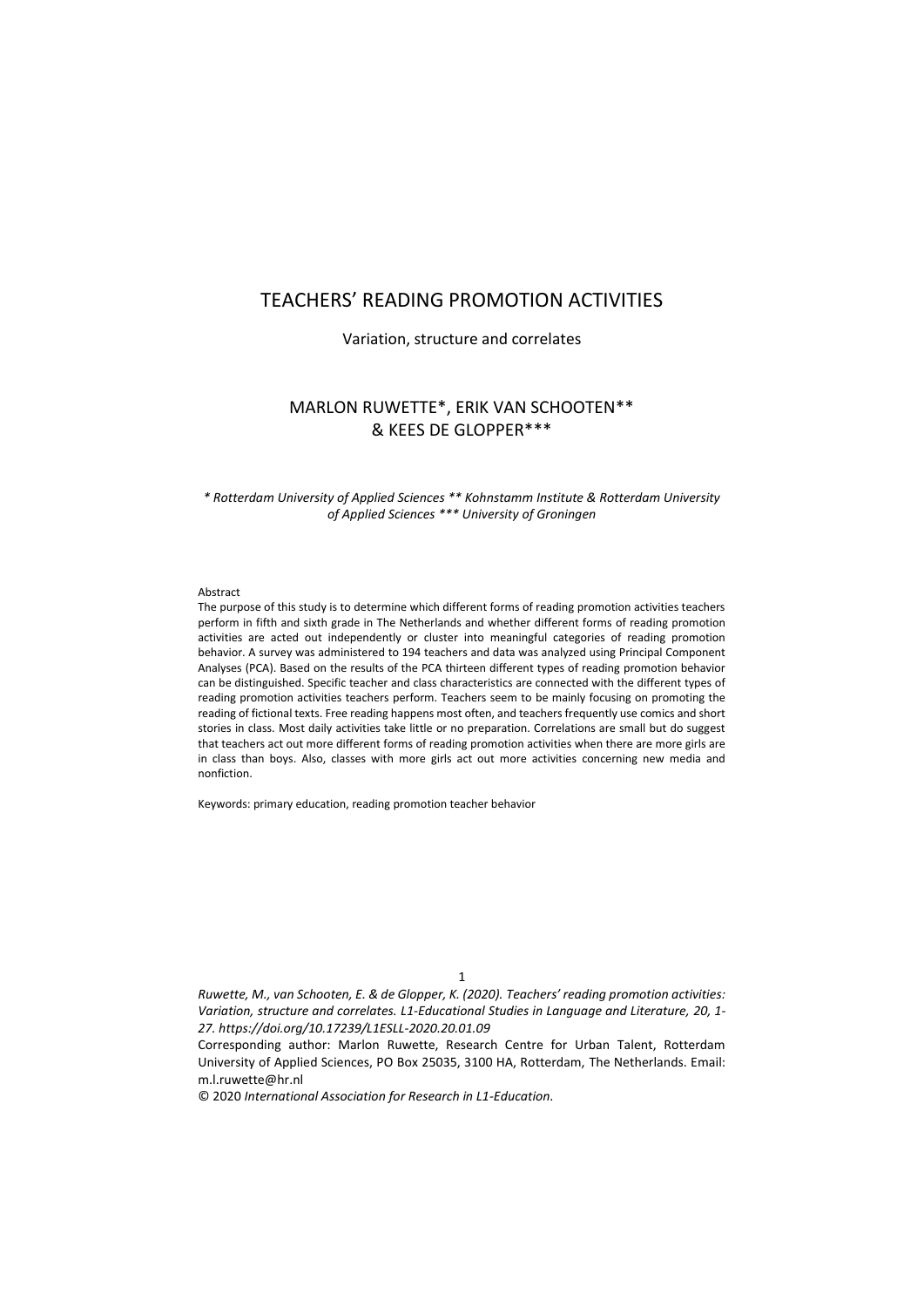### 2 M. RUWETTE, E. VAN SCHOOTEN, & K. DE GLOPPER

### 1. INTRODUCTION

Being literate is a core requirement in the modern world and is needed to gain knowledge and develop educational potential. The ability to understand and use information from written texts, is necessary for developing higher-order skills, and is closely linked to positive outcomes at work, social participation, and lifelong learning (PIAAC, 2009). Because learning depends so strongly on text materials, reading competence is an important precondition of academic achievement (Mason, 2004; McGeown, Duncan, Griffiths, & Stothard, 2015; Spörer, Brunstein, & Kieschke, 2009). However, in many countries, low levels of reading literacy of students are a matter of concern. Findings of the Program for International Student Assessment (PISA) reveal that in 2015, all participating countries faced sizeable proportions of students age 15 functioning below the baseline level of proficiency in reading (OECD, 2016).This proportion has remained stable since 2009. In the Netherlands, at the end of primary education, approximately a quarter of the students age 12 have insufficient technical reading literacy, which in turn negatively affects their reading comprehension skills (Gubbels, Netten, & Verhoeven, 2017).

To improve the reading literacy of students, schools devote substantial time to decoding skills and reading comprehension, from pre-school programs and kindergarten to secondary and tertiary education. As an aid to reading comprehension

education, the development of reading skills has been a key research interest in educational and psychological research (Adams, 1990). Historically, most research focused on the cognitive aspects of reading such as phonemic awareness, word reading, fluency, vocabulary, and comprehension (Gough & William, 1986; LaBerge & Samuels, 1974; Perfetti & Stafura, 2014; Rayner, 2001; Snow & Burns, 1998). Stanovich (1986) noted that nearly every cognitive task that comprises the act of reading has been investigated. Additionally, many studies have been conducted into the best ways of reading instruction for different types of students, like studies into reciprocal teaching (Palincsar & Brown, 1983) and reading strategy instruction (Edmonds et al., 2009; Solis, Vaughn, Swanson, & McCulley, 2012).

Improving reading literacy is not solely dependent on reading instruction or reading activity in school. Reading behavior outside school is also thought to improve reading literacy. Leisure time reading for example is known to contribute to developing a wider vocabulary, which in turn enables more efficient reading. Frequency of leisure time reading explains 12% of variation in vocabulary of toddlers, 13% in grade four and five children, 19% in grade six and early grammar school, 30% in grammar school and 34% at university level (Mol & Bus, 2011).

Given the importance of leisure time reading for reading literacy and, consequently, for educational careers, social participation and lifelong learning, it is essential to note that there is an overall decline in time devoted to leisure time reading. Each generation reads less than the generations before them did. New generations are shifting their attention to other leisure activities, such as watching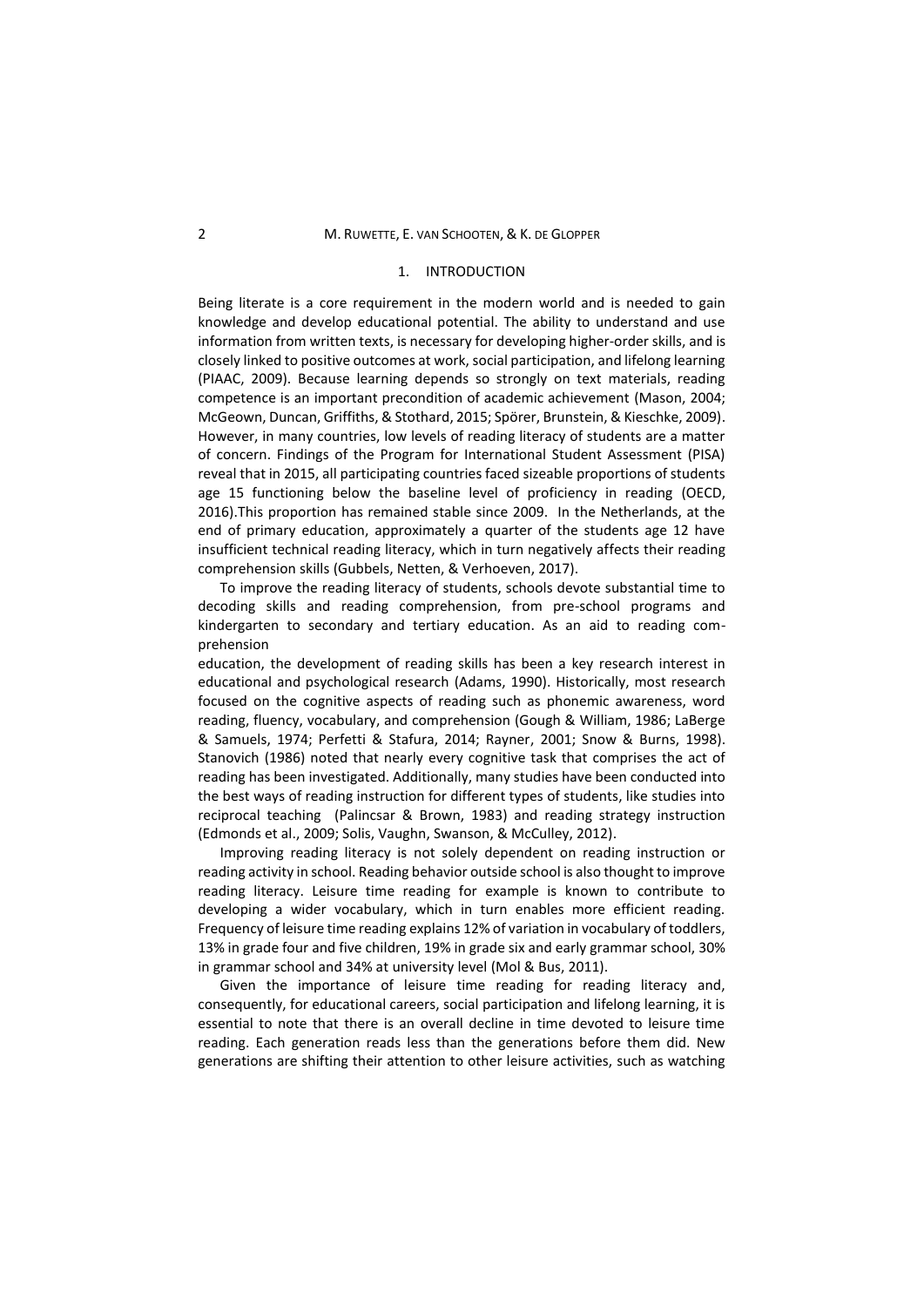television or doing sports (Cloin, 2013; Salter & Brook, 2007). Within generations, individuals read less as they grow older (Huysmans, 2013; Piek & Vonkeman, 1995). Van Schooten (2005) showed that in grades 7, 8 and 9 Dutch students in the lowest stream of secondary education on average only read 37 minutes per week for leisure and students in the highest stream 92 minutes.

In order to counter this negative trend in leisure time reading, it is helpful to know why individuals read for leisure. Given sufficient print resources (Neuman, 1999; Neuman & Celano, 2001) how often a child reads is thought to be explained by several factors (Cox & Guthrie, 2001; Turner & Paris, 1995). The first factor is initial success in acquiring reading skills (Stanovich, 1986). The second factor is motivation (Pressley, 2002; Wang & Guthrie, 2004). Wigfield, Wilde, Baker, Fernandez-Fein and Scher (1996) reported that intrinsically motivated children from grade 5 and 6 read more frequently than their less motivated peers. The two factors interact, according to the review by Morgan and Fuchs (2007) of 15 studies addressing the relationship between reading behavior and competency beliefs or goal orientations of children aged 5 to 12. Results indicate that reading skills and motivation correlate (though moderately), and the results support the possibility of a bidirectional relationship between the two. It is thought that in grades 1-6 (age 6-11) and grades 6-8 (age 11- 13) children's attitude towards reading or children's motivation to read affects levels of reading ability through the influence on reading behavior (McKenna, 1995; McKenna, Jang, Meyer, Conradi, & Lawrence, 2012). In addition McKenna (1995) and also Mitchell and Ley (1996) report that children in grades 9 to 12 with a higher reading literacy show a more favorable attitude toward leisure time reading.

Given the supposedly causal relation between reading attitude or motivation and leisure time reading, it is not surprising that alongside the decline in leisure time reading, students' interest in reading declines also as they grow older (Nielen & Bus, 2015). Lepper (2005) reported that students' general intrinsic motivation decreases with age, as did Unrau and Schlackman (2006). PIRLS-scores show that 33% of grade 4 students in the Netherlands are not at all motivated to read (Gubbels, et al., 2016), which is in line with earlier PIRLS-studies (Meelissen et al., 2012). In the Netherlands, Elsacker and Verhoeven (2003) found a decline in reading motivation already in grade three. Reading motivation seems to be stable in the middle grades of primary education (grade 3, 4 and 5) and decreases in grade 5 and 6 (Tuijl, 2015).

This decline in reading motivation is a general concern for policy makers, educational professionals and parents (Eccles, Wigfield, Harold, & Blumenfeld, 1993; Inspectie van het Onderwijs, 2014). In the Netherlands, over the last decades, reading promotion activities and interventions aimed at students have been initiated, at national and local levels and often of a targeted and recurring nature (e.g. projects like Boekstart (*Book Start)*, and Bibliotheek op School (*Library in School)).* The Dutch term for these policies is 'reading promotion' ('leesbevordering') which is in use since the eighties (De Vries & Ohlsen, 1998). New institutions were set up in the Netherlands that specialize in reading promotion. One of these was the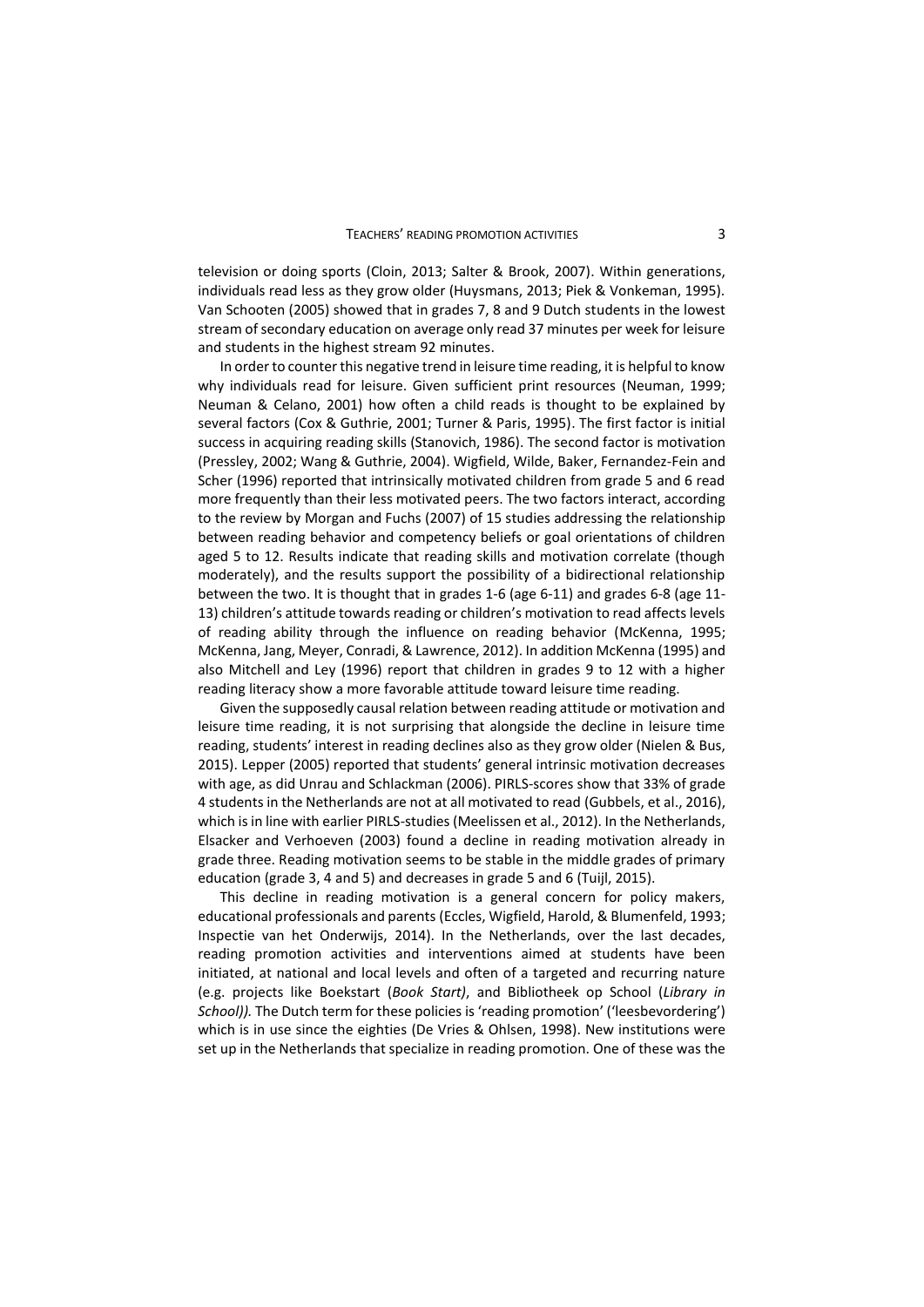Foundation for Reading, which in 1993 became the national platform for reading promotion.

Both in the Netherlands and internationally, professional organizations recommend that reading promotion in schools includes a wide variety of text genres, fiction as well as nonfiction (International Reading Association, 2000; Reutzel & Gali, 1997; Stichting Lezen, 2012). However, reading promotion in practice often aims primarily at fiction (Barone & Morrow, 2003; Chapman, Filipenko, McTavish, & Shapiro, 2007; Duke, 2000, 2003, 2004; Duke & Bennett-Armistead, 2003; Moss & Hendershot, 2002; Saul & Dieckman, 2005; Yopp & Yopp, 2006). Suggestions for incorporating nonfiction reading experiences in primary education seem to be ignored (Duke & Bennett-Armistead, 2003; Flowers & Flowers, 2009). This paper however adopts the broad definition of reading promotion: activities that aim to influence in a positive way students' attitude towards reading fiction and nonfiction and students' actual reading of fiction and nonfiction.

In the Netherlands the diversity in reading promotional activities might be relatively large, since Dutch primary schools and their teachers are to a large extent free to shape their curricula. Therefore teachers differ in the methods they use as well as in the time spent on reading (Gubbels, et al., 2016). Also, many Dutch primary schools do not exhibit a systematic and structural approach to reading promotion (Oberon, 2009), which could also help explain the variety in reading promotion as employed by teachers and in the time spent on different forms of reading promotion.

The precise role of the teacher as promoter of reading in the classroom and stimulator of out of school reading did not get much research attention up until now. Dutch teachers reported in 2004 that they spend more time on reading promotion activities compared to teacher reports in 1998 (Heesters, et al., 2007). PIRLS 2011 additionally reports that Dutch grade 4 teachers spend more time in school on reading aloud as well as free reading time compared to reports from 2001 (Meelissen, et al., 2012). However, PIRLS 2015 results indicate that teachers read aloud less often, as do their students as compared to 2011 (Gubbels, et al., 2016).

There are many ways in which teachers may try to stimulate their students' leisure time reading. Teachers themselves report that providing opportunities to read texts that are interesting to students is the primary mechanism for motivating them to become independent and fluent readers (Nielen, 2016; Sweet, Guthrie & Ng, 1998). Studies have shown it is recommended to talk to students about books (Humphrey, Lipsitz, McGovern & Wasser, 1997), reading a wide variety of materials aloud every day (Dreher, 1999) or let them read by themselves daily (Nielen, 2016). Turner and Paris (1995) showed that allowing students to interact with each other about their reading stimulates reading motivation and bolsters the confidence students have in their own reading abilities. Teachers may also function as a role model for their students (Burgess, Sargent, Smith, Hill, & Morrison, 2011; Dreher, 1999; Sweet, Guthrie & Ng, 1998; Turner & Paris, 1995). Many different reading promotion activities are also mentioned in course books for teacher training colleges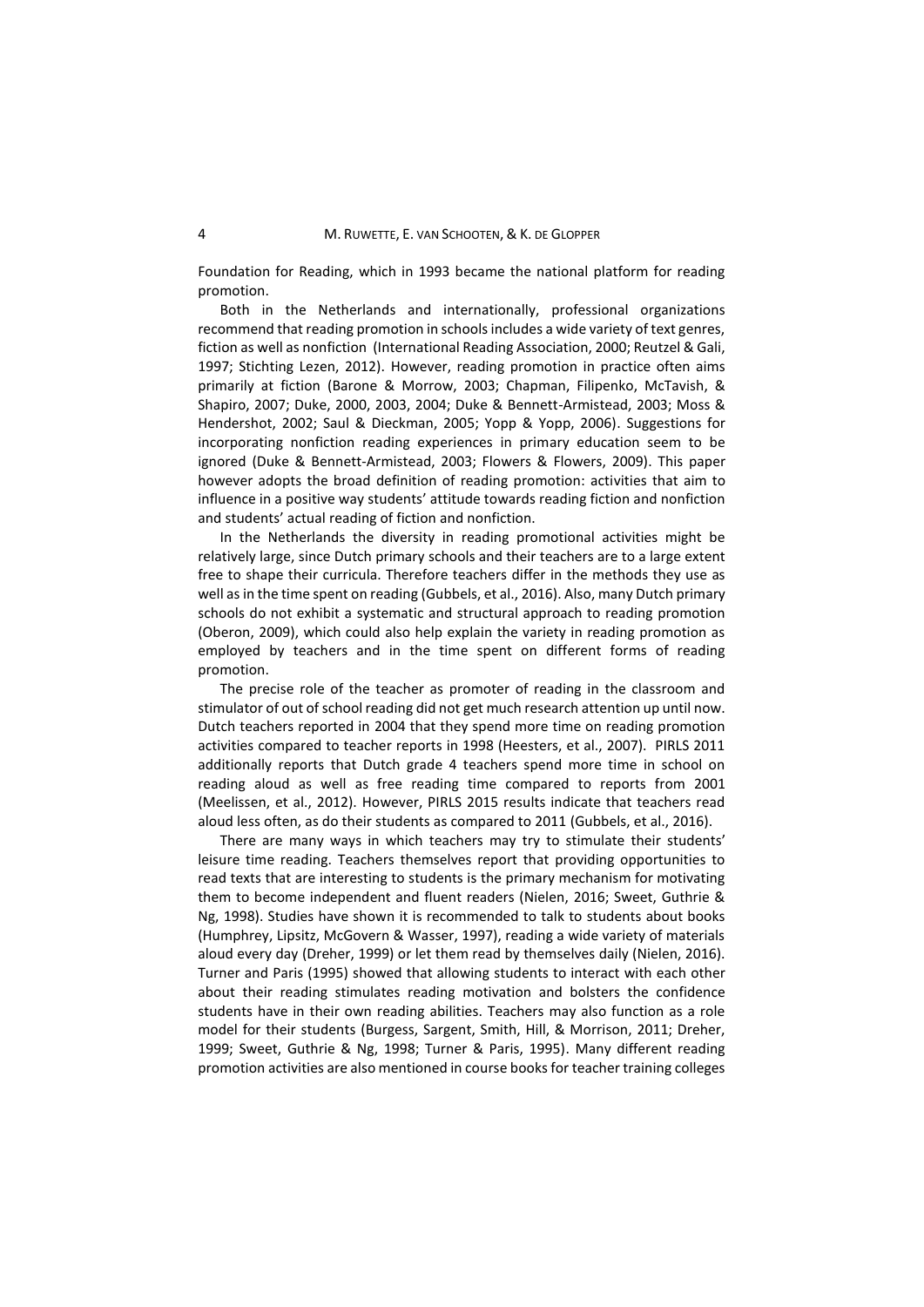(Paus & Bacchini, 2010; Van Coillie, 2007). In contrast with these numerous suggestions there is little or no information available about the actual implementation of these activities in the Netherlands (Bonset & Hoogeveen, 2009).

The present study therefore aims to answer the question which reading promotion activities are performed in 5th and 6th grade in The Netherlands and how often they are done. The focus is on grade 5 and 6 since there is a decline in reading motivation starting in grade 4, the so called '4th grade slump' (Chall, 1983; Tuijl, 2015).

### 2. RESEARCH QUESTIONS

The first research question addresses tendencies and variation: *Which reading promotion activities are performed by teachers in 5th and 6th grade in the Netherlands and how often are different reading promotion activities used by 5th and 6th grade teachers in the Netherlands?*

Once it is known which reading promotion activities are used in school, different clusters of types of reading promotion activities may be discerned. Once identified, clusters of reading promotion activities indicate that teachers are inclined to act out several reading promotion activities together. This in turn reveals different types of teacher behavior as far as reading promotion is concerned. The clustering of different reading promotion activities combined with different patterns of behavior by teachers facilitates future research into effects of different types of reading promotion activities on reading attitude, behavior and proficiency of students. The second research question, addressing structure, therefore is: *Are there different clusters of classroom reading promotion activities of teachers in 5th and 6th grade in the Netherlands?*

Once these two questions are answered, the next question that arises is whether characteristics of teachers and of the students they teach are related to the frequency with which teachers act out different types of reading promotion activities. Teachers might adapt their behavior to the needs or preferences of the students they teach. For instance, there could be differences in reading promotion behavior related to the educational stream or characteristics of the class composition like the proportion of girls or the proportion of students of high social economic status in class. Also, teachers might behave differently because of their own preferences, which could be reflected in a relation between reading promotional behavior and the age or teaching experience of teachers. Hence the third and final research question, addressing correlates, is: *What teacher or class characteristics are connected with reading promotion activities as performed by teachers in 5th and 6th grade in The Netherlands?*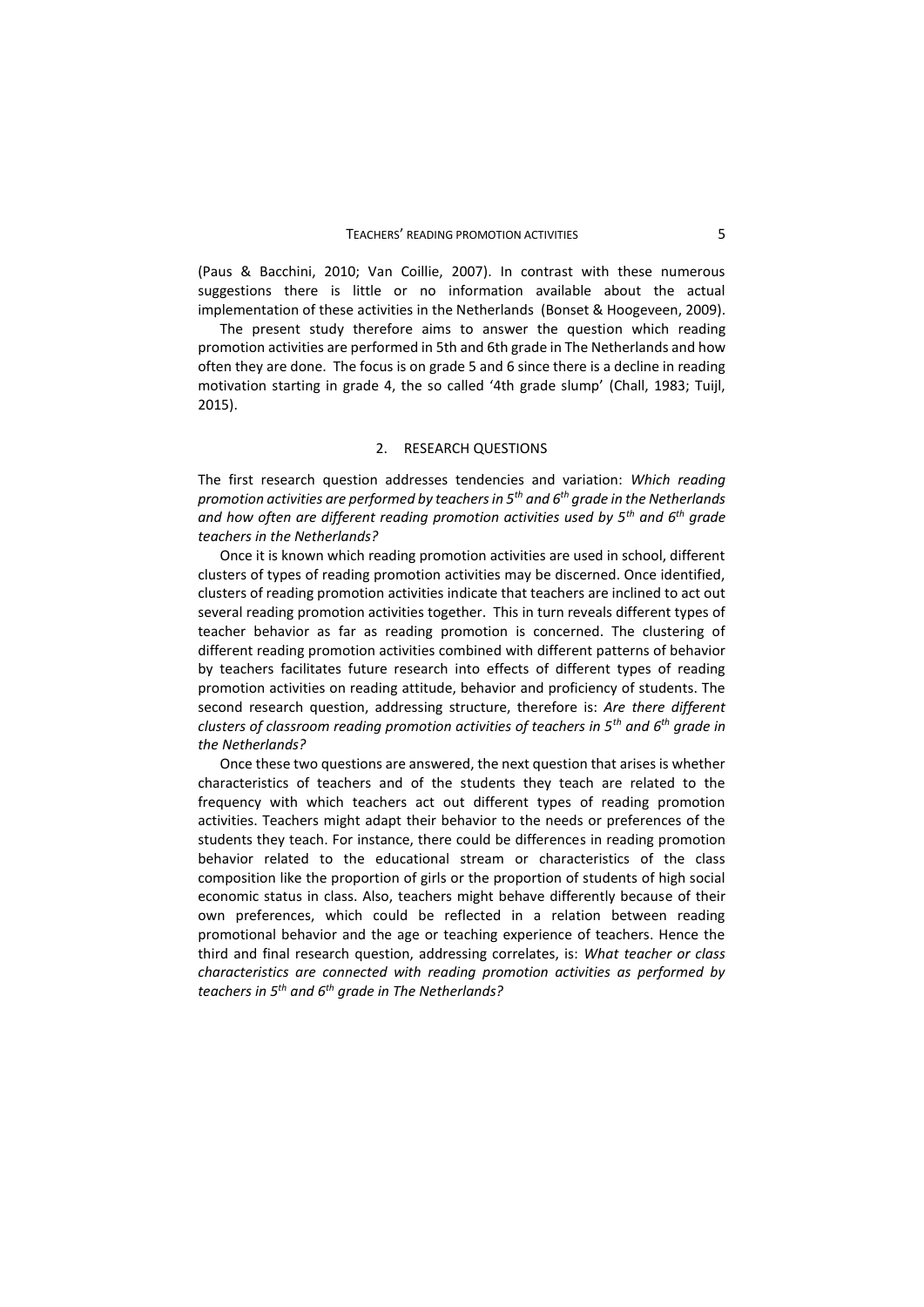### 3. METHOD

### *3.1 Design*

The design of the study is cross sectional. A survey was held among teachers of grade 5 and 6 of Dutch primary education.

#### *3.2 Instrument*

To construct the questionnaire items for measuring the variety and frequency of performed reading promotion activities (research question 1), oral interviews were conducted with four teachers of  $5<sup>th</sup>$  and  $6<sup>th</sup>$  grade students and with three lecturers of a teacher training college. A representative of the Dutch Ministry of Education was also interviewed, together with two representatives of two Dutch foundations aimed at reading promotion ('Foundation for Reading' and 'Art of Reading'('Kunst van Lezen')), in an effort to include the views of policy makers and institutions for reading promotion. By means of the interviews, the ecological validity of the questionnaire was maximized (Bryman, Bell, & Teevan, 2009).

The interviews dealt with both reading promotion in class and the characteristics of an environment conducive to reading. For all these interviews a semi-structured interview guide was made, based on governmental documents and teacher trainer books offering reading promotion (Meelis-Voorma, Moolenaar, & Overmeijer, 2012; Paus & Bacchini, 2010; Van Coillie, 2007). The list of reading promotional activities resulting from the interviews, was complemented by activities mentioned in governmental documents on reading promotion (Stichting Lezen, 2012).

Based on the results of the interviews and the literature, items for measuring variety and frequency of reading promotion activities were created. The items addressed several categories, which can be found in the following paragraph. Most of the items (44) consisted of statements with 5-point Likert scales ("never", "a few times a year", "monthly", "weekly" and "daily"), a few items (5) could only be answered by "yes" or "no".

All items were piloted with two female  $5<sup>th</sup>$  and  $6<sup>th</sup>$  grade teachers, one with five and the other with sixteen years primary school teaching experience. Both had a degree in primary school teaching, one of them also had a university degree in English literature. During this pilot some rephrasing was done and some extra instruction was added (e.g. how to fill in the questionnaire if you work part-time, the difference between teaching reading comprehension or reading education and reading promotion).

Next to information about the activities teachers perform, background information was collected in order to answer research question three. Questions about background variables of teachers concerned gender, age (in days), educational background, number of years of teaching experience, the grade they teach, whether they work part-time, the number of students in class and the class percentages and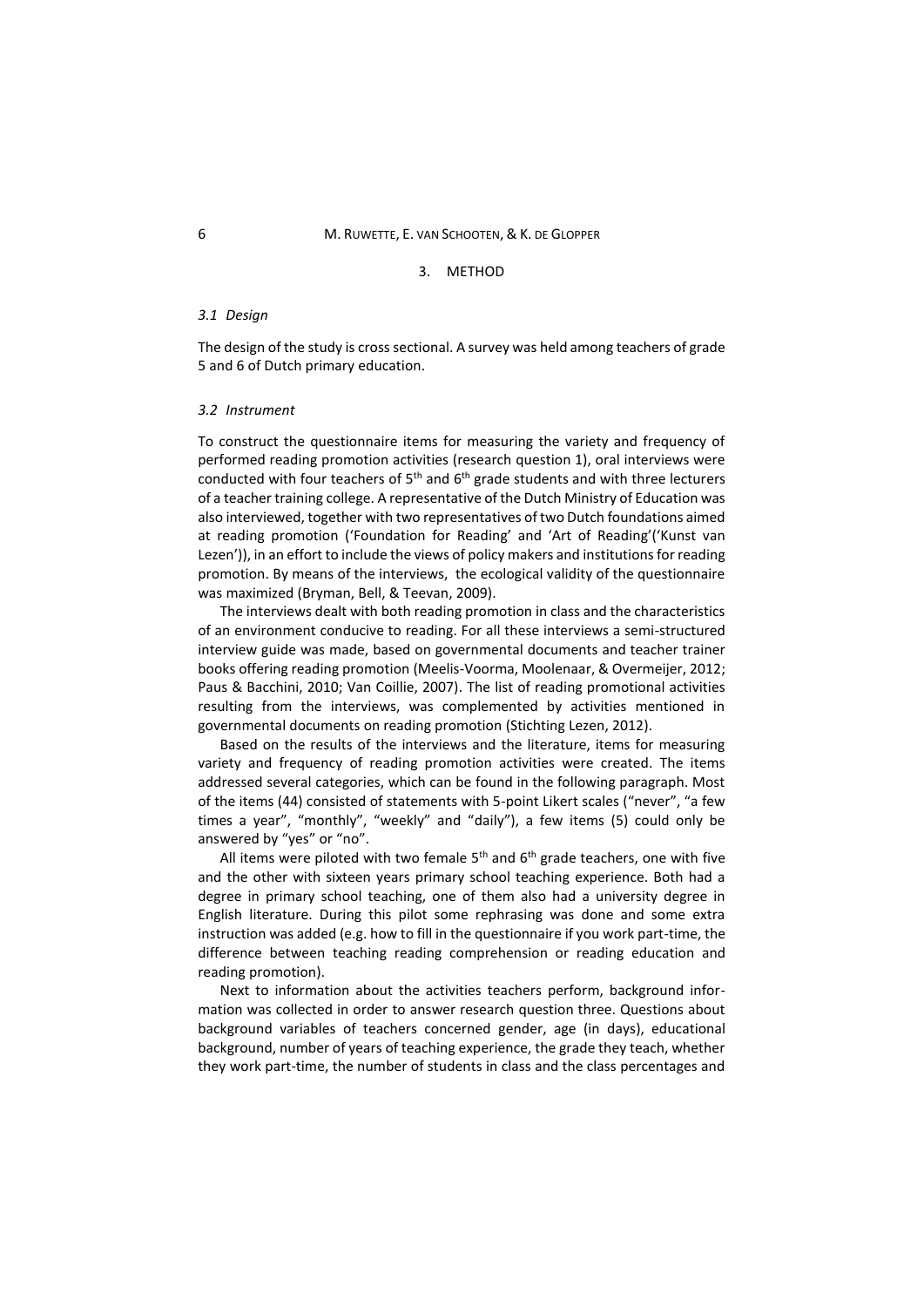numbers of girls, non-native Dutch speakers and students in school of low, medium and high socio-economic status.

The resulting questionnaire contained 49 items about reading promotion activities classified into six a priori categories: (1) fictional reading promotion activities in classrooms, including items on interaction and the teacher as a model (e.g. How often do you give free reading time of a fiction text?), (2) nonfictional reading promotion activities in classrooms, based on the notion of incorporating nonfictional texts (e.g. How often do you give free reading time of a nonfiction text?, (3) outside of class activities, such as a trip to the library (e.g. How often do you visit the Museum of Children's Books?), (4) use of different kinds of fictional genres and materials, (e.g. How often do you use poetry?) (5) use of different kinds of nonfictional genres and materials (e.g. How often do you use newspaper articles?) and (6) the participation in national programs (e.g. Do you participate in the Week of Children's Books?).

#### *3.3 Sample*

To answer the first research question a representative random sample of 100 primary schools was drawn from the population list of 6901 primary schools in the Netherlands. In total 69 schools participated in the research, which gives a response rate of 69%. Schools were requested to ask a  $5<sup>th</sup>$  and a  $6<sup>th</sup>$  grade teacher to fill in the questionnaire. In some schools, the same teacher taught  $5<sup>th</sup>$  and a  $6<sup>th</sup>$  grade students. In total, 85  $5<sup>th</sup>$  and a  $6<sup>th</sup>$  grade teachers of the 69 participating schools returned a questionnaire. Since the aim was to obtain a representative sample of primary schools, and teachers working in the same school are probably more alike than teachers from different schools, the data of these 85 teachers are aggregated within schools for the analyses aimed at answering the first research question.

To verify whether the results lend themselves for generalization, some characteristics of the responding schools are compared to the same characteristics of all Dutch primary schools. Population characteristics of primary schools made available by the Dutch government were used. The characteristics used are respectively percentages of students in school of low, medium and high social economic status, the location of schools in different provinces, the type of school<sup>1</sup>, and the total number of students in school. The analyses used for the evaluation of the generalizability of the school sample are correlations and cross tables with chisquare tests.

The comparison of schools in the sample (data aggregated over schools, *N* = 69) and all other Dutch primary schools (*N* = 6832) showed that for none of the characteristics the responding schools differ significantly from all Dutch primary

<sup>1</sup> *In the Dutch educational system next to public schools, there are schools with a religious affiliation (Protestant, Catholic, Muslim, etc.) and schools with a specific didactic pedagogical approach (Montessori, Dalton, et cetera).*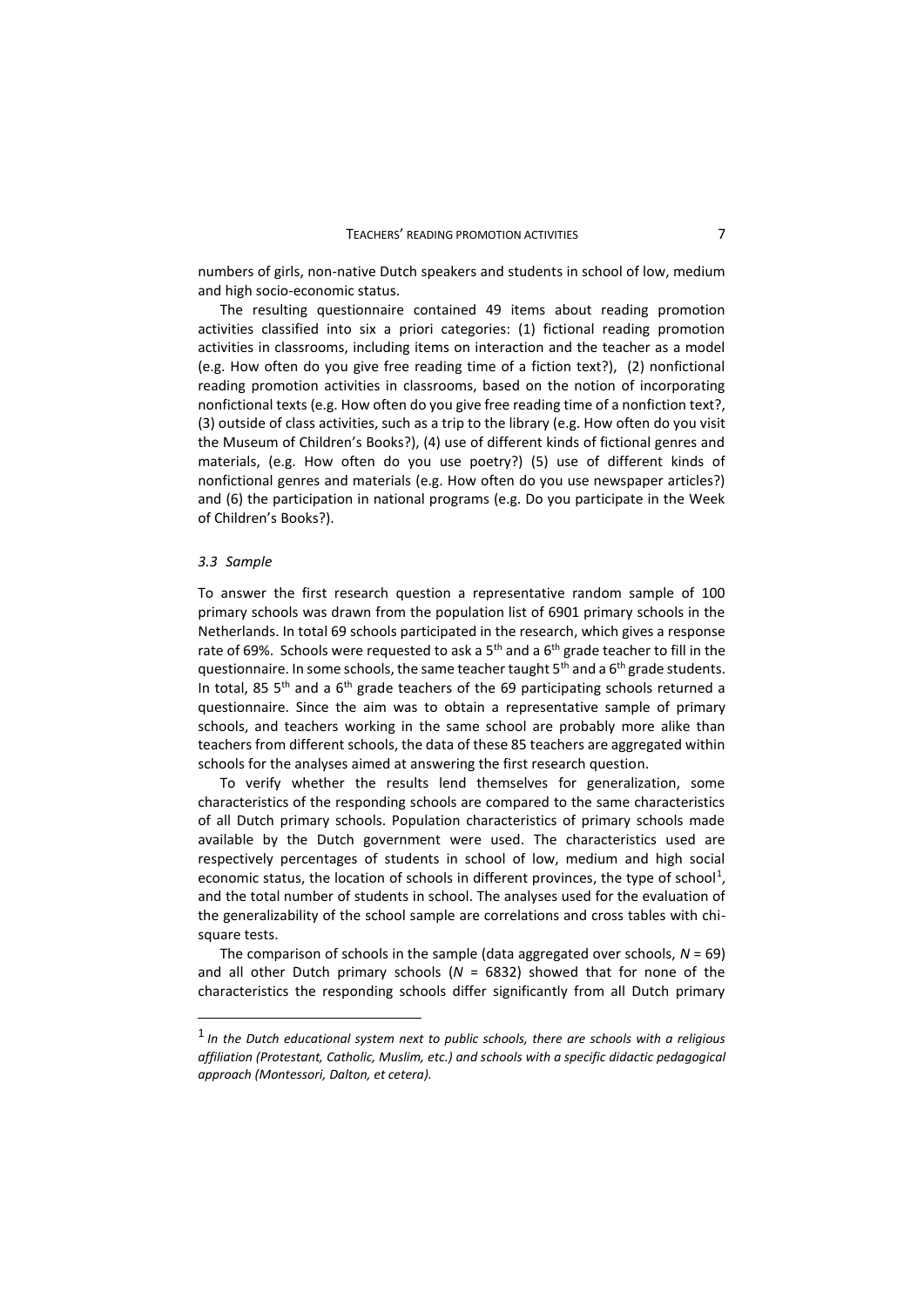schools. Correlations were virtually zero between a dummy variable indicating whether a school belongs to the sample and respectively the percentage of students of low (*r* = -.017; *p* = .160 ; *N* = 6901), medium (*r* = -.003; *p* = .815; *N* = 6901), and high social economic status (*r* = .014; *p* = .253; *N* = 6901). Also, school size of schools in the sample and not in the sample did not differ significantly (*r* = .013; *p* = .266; *N* = 6901). Similarly, the geographical dispersion of schools ( $\chi^2$  = 7.696; *d f* = 5; *p* = .174;  $N = 6901$ , and the distribution of school type ( $\chi^2$  = 1.916; *df* = 3; *p* = .590; *N* = 6901) in the sample resemble the population. These results support the claim that the school sample is representative for The Netherlands.

A representative sample was not necessary for answering research question two and three, since these exploratory questions concern relations between constructs and aim at generating theory and do not aim at generalizing results to a specific population of teachers. To obtain sufficient power for conducting an exploratory factor analyses, the representative sample was extended with a convenience sample of 5th and 6th grade teachers. This resulted in 109 extra questionnaires of 5th and 6th grade teachers from 86 different primary schools. The data obtained in this way was merged with the data of the random sample, but now non-aggregated, adding up to a total of 194 respondents for answering research questions two and three.

#### *3.4 Sample characteristics*

Of the 85 teachers in the representative sample of 69 schools, 35 are male (41%) and 49 female (58%); 34 (40%) were  $5<sup>th</sup>$  grade teachers and 27 (32%) were sixth grade teachers, 24 (28%) taught a combined class of both  $5<sup>th</sup>$  and  $6<sup>th</sup>$  grade students (percentages do not add up to 100%, due to teachers missing questions). The sample included both novice and experienced teachers. The mean of years of teaching experience for the entire group was 18.4 with a standard deviation of 12.1. The average age of the respondents was 44.4 years with a standard deviation of 12.3 years. 63 (74%) of them worked part-time and shared their position in  $5<sup>th</sup>$  or  $6<sup>th</sup>$  grade with a colleague. 76 (89%) teachers were trained at a polytechnic, 7 (8.2%) were university trained teachers.

Of the combined sample of 194 teachers, 66 (34%) respondents are male and 121 (62%) female, 62 (32%) were  $5<sup>th</sup>$  grade, 78 (40%) were  $6<sup>th</sup>$  grade teachers and 48 (25%) taught both  $5<sup>th</sup>$  and  $6<sup>th</sup>$  grade. The mean years of teaching experience for the entire group was 15.7 years with a standard deviation of 12.7 years. The average age of the respondents was 41.0 years with a standard deviation of 13.2 years. 125 (64%) respondents worked part-time, 173 (89%) are trained at a polytechnic and 15 (8%) are university-trained teachers.

### *3.5 Procedure*

After receiving permission from the principals of the schools, the paper versions of the questionnaires were sent out accompanied by an introductory letter with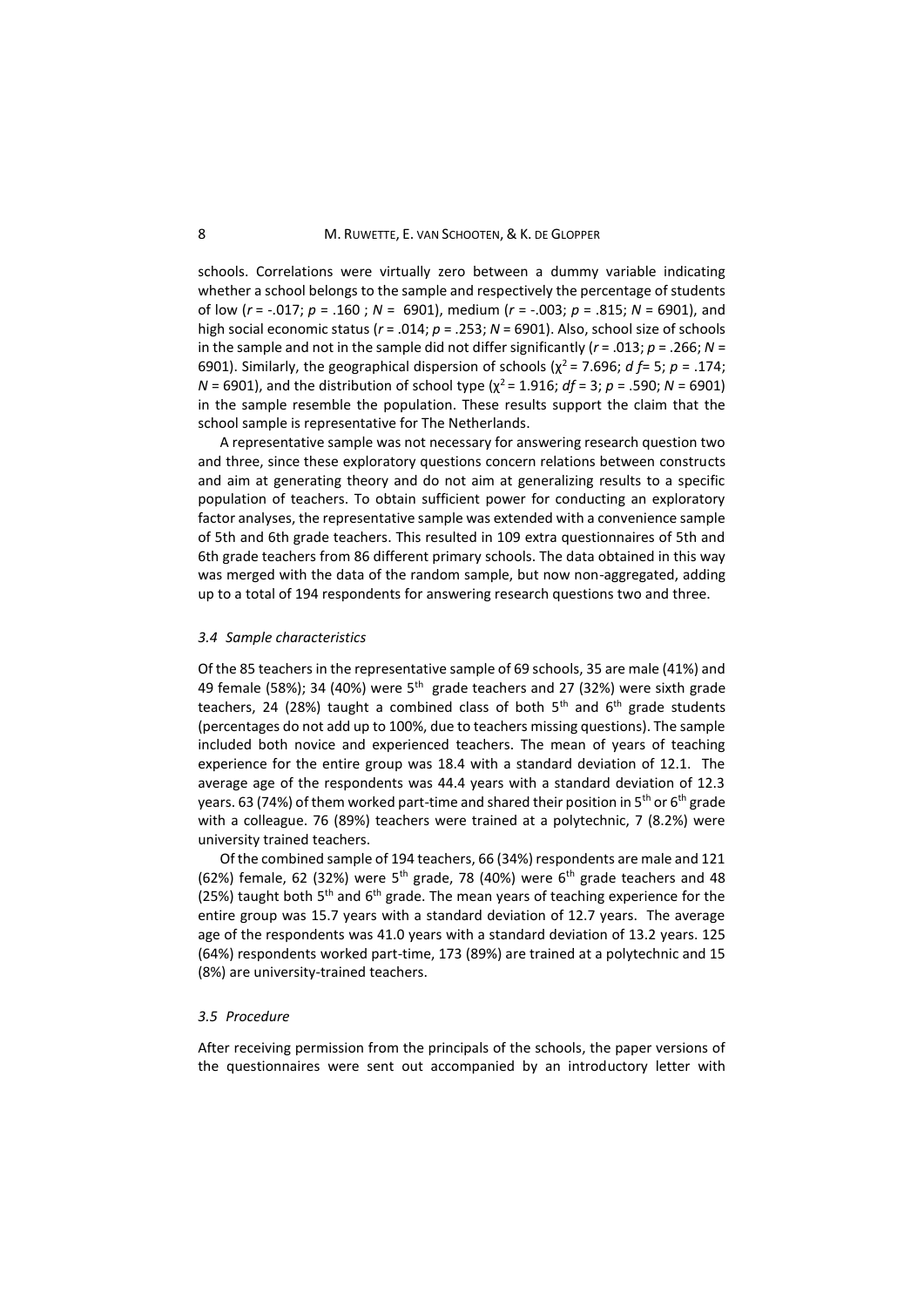directions and a stamped return envelope. Schools preferring a digital version received an e-mail identical to the introduction letter and the web address of the questionnaire. The introduction letter or e-mail informed teachers about the purposes and procedures of the research and that all information would be reported anonymously to both protect teachers' privacy and encourage them to provide honest responses (Alreck & Settle, 1995).

#### *3.6 Data analyses*

To answer the first research question, means and standard deviations are computed for each of the items measuring the frequency of acting out reading promotion behavior. As stated above, the data of the 85 teachers of the 69 schools of the representative sample are aggregated over schools.

To answer the second research question an exploratory factor analysis (Principal components analyses or PCA) was used, using the scores on the behavior items in the total sample of 194 teachers. To check whether the variables are normally distributed, Kolchorov-Smirnov test was used to see to what extent distribution deviated significantly from normality. All items appeared to deviate significantly from normality. This is of course partly caused by the large power (*N* = 173). In addition, we test whether item scores are exactly normally distributed and not roughly. The histograms with the normal distribution plotted over them show that some items really deviate from normality and others are fairly normally distributed. Some caution in generalizing our results is warranted.

In the PCA only 44 items were used that are measured with a 5-point Likert scale. We consider these variables to be ordinal approximations of continuous variables (Johnson & Creech, 1983; Norman, 2010; Sullivan & Artino, 2013; Zumbo & Zimmerman, 1993).

We used direct-oblimin rotation, because it is expected that components correlate. Components in reading promotion behavior are distinguished based on the Eigenvalue of the component (>1) and the scree-plot and they are conceptually interpreted based on the loadings in the rotated pattern- and structure-matrix. Prior to the interpretation of the components, the Kaiser-Meyer-Olkin measure of sampling adequacy (KMO) was checked as were the diagonal elements of the antiimage matrix (all should be >.5) to check whether the number of respondents is sufficient for the PCA. Also, we checked whether the variables in the PCA are sufficiently correlated by means of Bartlett's test of sphericity (should be significant). Based on the results of the PCA, different types of reading promotion behavior are distinguished. For each of the distinguished types, the items with relatively high loadings on the specific component and relatively low loadings on other components were summed to create a variable for each type of reading promotion behavior. Both the pattern and the structure matrix were inspected to this end. For items that loaded relatively high on several components, sometimes also the contents of the items was used to allocate them to a variable. Means are divided by the number of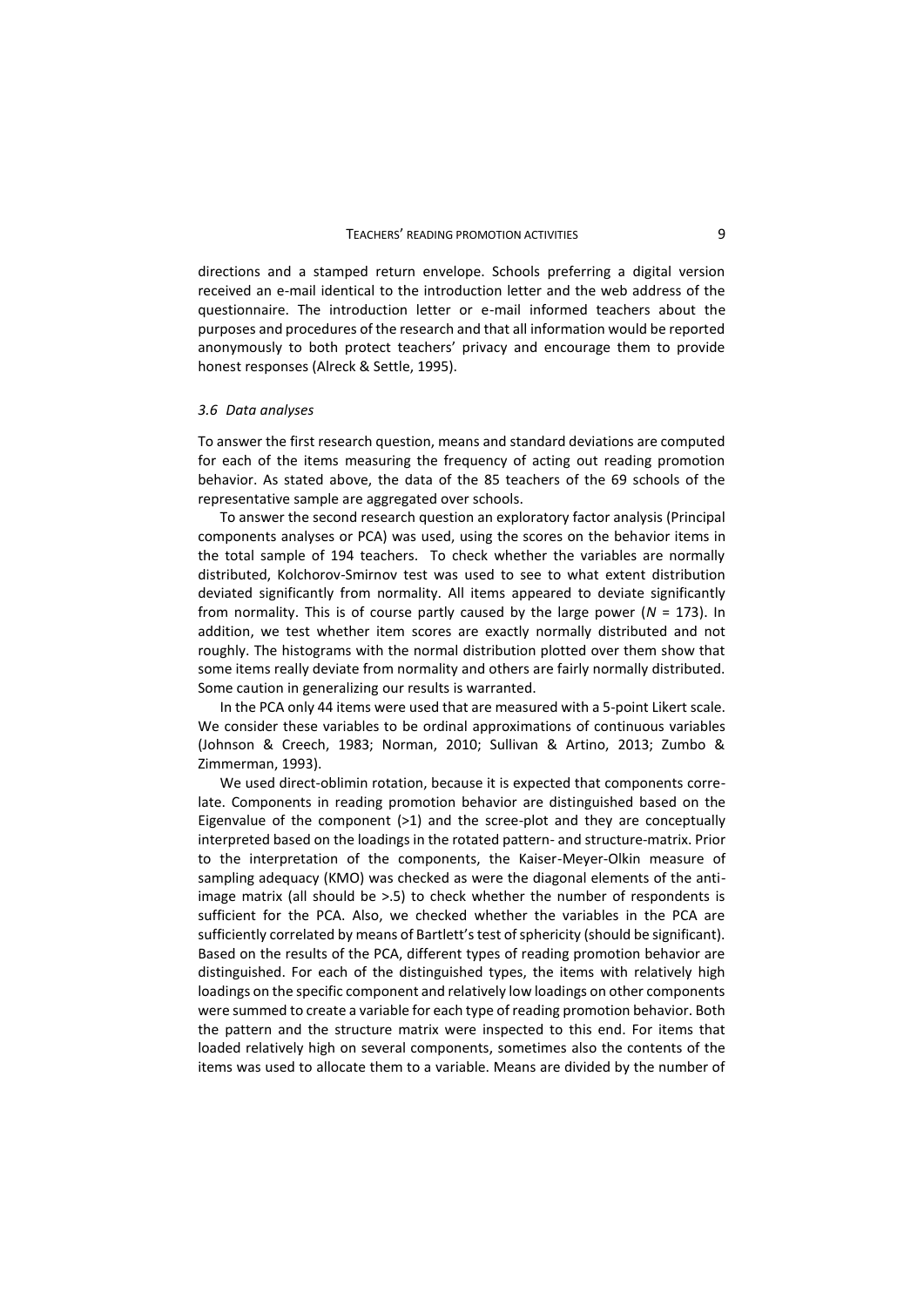### 10 M. RUWETTE, E. VAN SCHOOTEN, & K. DE GLOPPER

items summed, so that means can be interpreted on the original five-point Likert scales. For each of the sums Cronbach's alpha was calculated as an indication of its reliability. Only sums with alpha's larger than .6 are used for subsequent analyses to answer research question three. To answer this question, correlations were calculated between the aforementioned sums representing a component found in the PCA and the background variables of teachers and classes. However, not all correlations pertain to sums of items. When a component shows only one high item loading, correlations were computed between the single item concerned and the background variables.

### 4. RESULTS

#### *4.1 Tendencies and variation*

To determine the different reading promotion activities and its frequencies (research question one), mean frequency scores indicating the application of different reading promotion activities, class activities, use of materials, and participation in national programs were calculated. As mentioned in the method section, in the questionnaire six a priori categories of reading promotion were distinguished. Results are reported per category and simultaneously compared to the other categories. Each paragraph starts off with a general impression and then reports results of specific frequent and non-frequent items of the questionnaire.

### *4.1.1 Category 1: fictional reading promotion activities in classrooms*

The activity in Table 1 reported to happen most frequently (daily) is giving free reading time (item no. 1). In Table 1 we also see that teachers in  $5<sup>th</sup>$  and  $6<sup>th</sup>$  grade on average report they stimulate students to read children's books more than once a week (item no. 2). The same holds for reading children's books to the class (item no. 3). On average, advising students on children's books is reported to happen more than once a month as are book presentations by students (items no. 4 and 5).

Somewhat less frequent is the promoting of specific children's books by the teachers themselves, which on average is reported to occur monthly (item no. 7). Even less frequently, teachers organize book talks, which happens on average a few times a year (item no. 17). In Table 1 we can see that 'tutor-reading by older peers' on average happens monthly (item no. 6). Given the amount of preparation concerned in organizing tutor reading, this is still fairly frequent.

As is shown in Table 1, the item 'read as a teacher while the class reads too', is on average reported to happen monthly (item no. 12), which is not very often since students read daily. Perhaps due to their workload, teachers prefer doing other work like correcting assignments or they might not realize that giving an example can be considered as a way of reading promotion. Inspecting the relatively large standard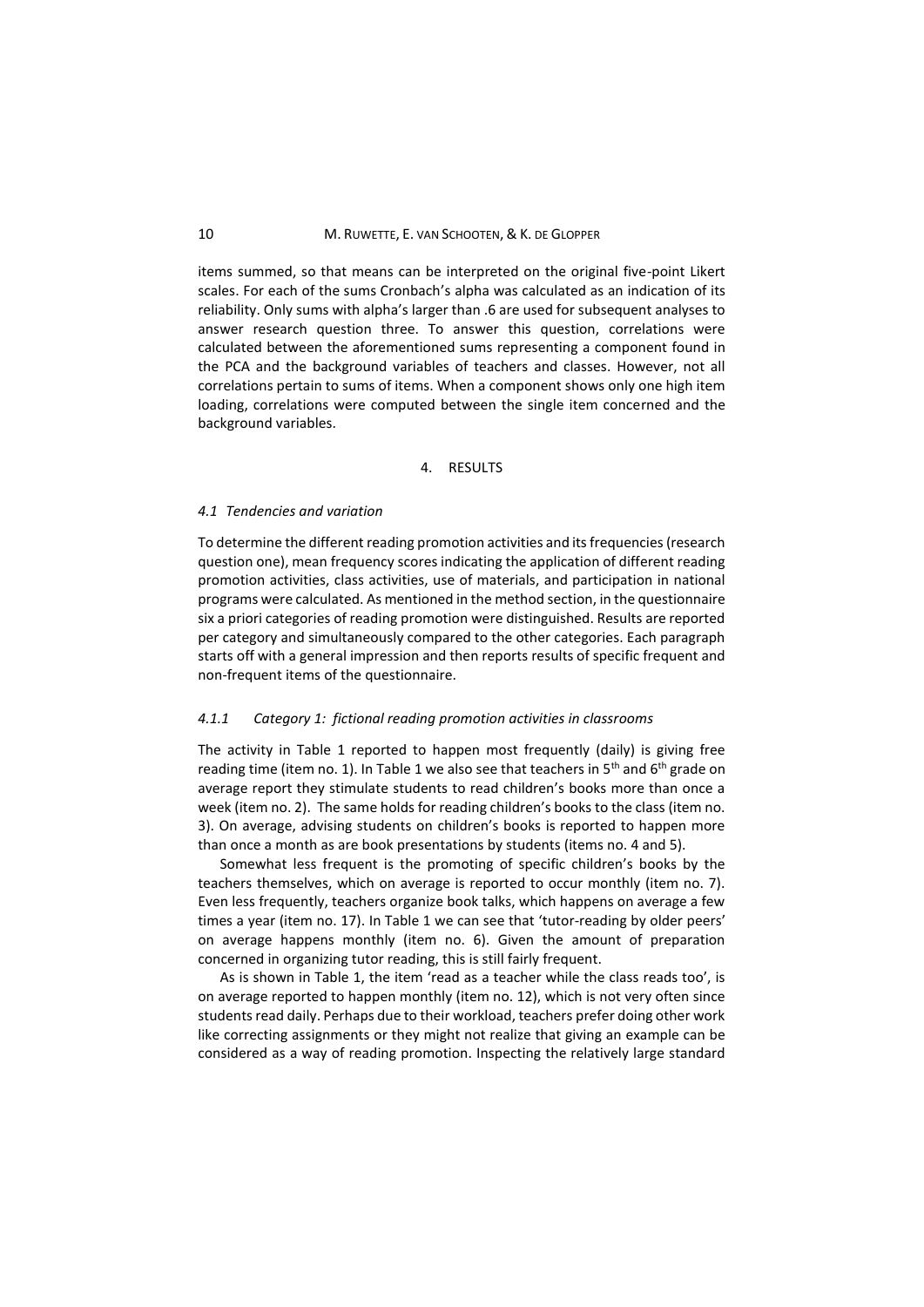deviation, it might be concluded that some teachers read while the class reads rather often and others almost never.

*Table 1. Mean frequencies of acting out reading promotion activities concerning fictional texts in 5th and 6th grade (N = 69).* 

| Activity |                                                                  | M    | se  | SD   |
|----------|------------------------------------------------------------------|------|-----|------|
| 1.       | Give 'free reading' time                                         | 4.76 | .05 | .41  |
| 2.       | Stimulate students to read children's books                      | 4.51 | .06 | .52  |
| 3.       | Read children's books to the class                               | 4.28 | .10 | .86  |
| 4.       | Give book presentations by students                              | 3.45 | .14 | 1.15 |
| 5.       | Advise on children's books                                       | 3.43 | .12 | 1.01 |
| 6.       | Tutor-reading by older peers                                     | 3.31 | .14 | 1.19 |
| 7.       | Promote children's books                                         | 3.12 | .11 | .94  |
| 8.       | Reading and declamation                                          | 3.12 | .13 | 1.10 |
| 9.       | Assess children's books                                          | 2.98 | .15 | 1.21 |
| 10.      | Introduce children's books                                       | 2.96 | .11 | .93  |
| 11.      | Buy new children's books                                         | 2.91 | .12 | 1.03 |
| 12.      | Read as a teacher while the class reads too                      | 2.89 | .18 | 1.50 |
| 13.      | Talk to parents about the children's reading behavior<br>at home | 2.74 | .13 | 1.09 |
| 14.      | Introduce classics                                               | 2.39 | .10 | .84  |
| 15.      | Use processing tasks on children's books                         | 2.35 | .13 | 1.08 |
| 16.      | Let students make a reading portfolio                            | 2.31 | .17 | 1.42 |
| 17.      | Organize book talks                                              | 2.22 | .13 | 1.10 |
| 18.      | Give 'free reading time', using compulsory books                 | 2.14 | .17 | 1.39 |
| 19.      | Invite writers in class                                          | 2.05 | .13 | 1.06 |

*Note*. Items consisted of statements with 5-point Likert scales: *Do you…/ do you act out/ do you let students …*. (Meaning of Likert scale: 1 = "never", 2 = "a few times a year", 3 = "monthly", 4 = "weekly" and  $5 =$  "daily").

Overall, more than half of the reading promotion activities on fictional texts are on average done only a few times a year. For some of these activities, this has possibly to do with organizational or financial issues: inviting a writer in class (item no. 19) or buying the copies for compulsory book reading takes time and money (item no. 18). For other activities the reported incidence in class seems rather low.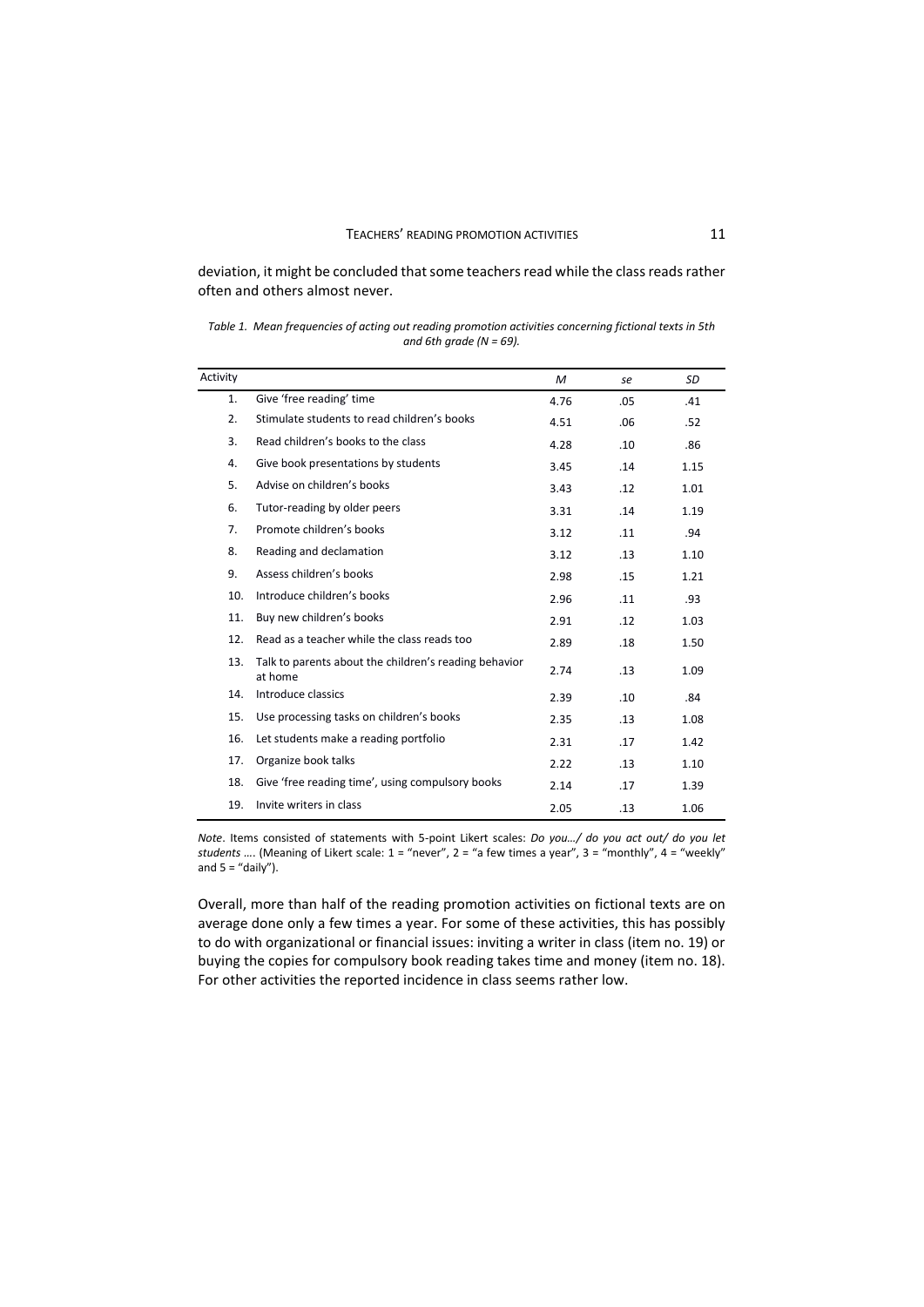#### 12 M. RUWETTE, E. VAN SCHOOTEN, & K. DE GLOPPER

### *4.1.2 Category 2: nonfictional reading promotion activities in classrooms*

Table 2 displays that promotional activities concerning nonfictional texts are acted out less often than the activities mentioned in Table 1. Reading a non-fiction text aloud in class (Table 2, item no. 1) is reported to on average happen monthly compared to more than once a week for reading fiction aloud to the class. While giving free reading time for fictional texts is reported to happen daily (Table 1, item no. 1), for non- fictional texts this same activity is reported to be acted out on average monthly (Table 2, item no. 2). Also, fictional books are bought more often (Table 1, item no. 11) than non-fictional books (Table 2, item no. 5) and advice about which books to read also is given more often for fiction (Table 1, item no. 5 and Table 2, item no. 4). However, free reading of compulsory text happens almost monthly with non-fiction texts (Table 2, item no. 3), whereas free reading of compulsory fictional texts is on average done a few times a year (Table 1, item no. 18). Possibly, the reading of nonfiction texts pertains to texts belonging to subjects like geography, history and biology. More variety of text genres can be found in Table 4.

| Table 2. Frequencies of acting out reading promotion activities (nonfictional texts) in 5 <sup>th</sup> and 6 <sup>th</sup> grade |  |
|-----------------------------------------------------------------------------------------------------------------------------------|--|
| $(N = 69)$ .                                                                                                                      |  |

| Activity |                                                                                  | М    | se  | SD   |
|----------|----------------------------------------------------------------------------------|------|-----|------|
| 1.       | Read aloud in class a non-fiction text (article from a<br>newspaper or magazine) | 3.19 | .14 | 1.13 |
| 2.       | Give 'free reading' time of a nonfiction text                                    | 3.11 | .12 | 1.00 |
| 3.       | 'Free reading' compulsory non-fiction texts                                      | 3.02 | .14 | 1.16 |
| 4.       | Advise students on non-fiction texts                                             | 2.95 | .11 | .92  |
| 5.       | Buy nonfiction texts (e.g. magazines about football,<br>animals, countries)      | 2.60 | .12 | .98  |
| 6.       | Point out websites                                                               | 2.35 | .13 | 1.06 |

Note. Items consisted of statements with 5-point Likert scales: *Do you…/ do you act out/ do you let students …* (Meaning of Likert scale: 1 = "never", 2 = "a few times a year", 3 = "monthly", 4 = "weekly" and  $5 =$  "daily").

### *4.1.3 Category 3: out of class activities*

Next to activities that take place within the classroom, the questionnaire contained questions about activities outside of class (see Table 3). The activities in Table 3 are at most on average at most a few times per year. This is not surprising, since these activities cost money and a lot of time and preparation. The library (Table 3, item no. 1) and the theatre (Table 3, item no. 2) are on average visited with a class once a year. Physical visits from classes to the bookshop (Table 3, item no. 3) and the Museum (Table 3, item no. 4) hardly ever occur. The theatre visit might also refer to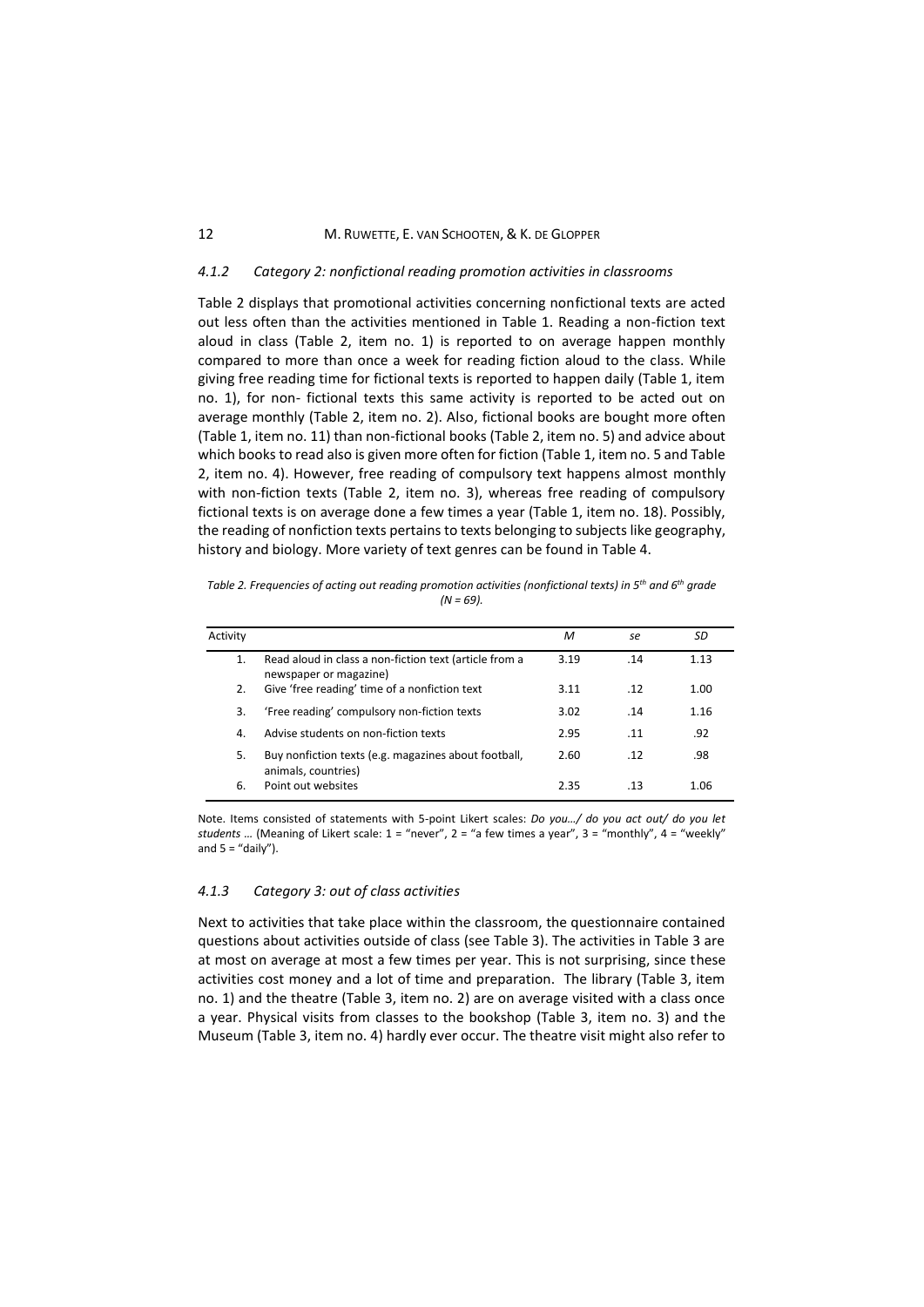tradition in the Netherlands to organize an end of year musical for students in grade six, which might explain why this class activity on average is done once a year.

*Table 3. Frequencies of acting out reading promotion activities outside of class in 5th and 6th grade (N = 69).*

| Activity |                                | M    | se  | SD  |
|----------|--------------------------------|------|-----|-----|
| 1.       | A library with your class      | 1.85 | .10 | .82 |
| 2.       | The theatre                    | 1.83 | .07 | .55 |
| 3.       | A bookshop                     | 1.07 | .05 | .40 |
| 4.       | The Museum of Children's Books | 1.00 | .00 | .00 |

*Note*. Items consisted of statements with 5-point Likert scales: *Do you visit …* (Meaning of Likert scale: 1  $=$  "never", 2 = "a few times a year", 3 = "monthly", 4 = "weekly" and 5 = "daily").

## *4.1.4 Category 4 and 5: use of different kinds of fictional and non-fictional genres and material*

In Table 4, the frequencies of the use of different materials are presented. Two types of material are not included in Table 4, since they are already mentioned in Table 1 and 2: children's books and non-fiction texts in general. The materials in Table 4 are specifications of these two types. A noticeable result is that comics are used most frequently (Table 4, item no. 1), followed by short stories (Table 4, item no. 4). Apart from comics, relatively high mean frequencies are found for non-fictional materials: instructional texts, newspapers articles and magazine articles (Table 4, items no. 2, 3 and 5). Given the results presented in Table 1 and 2, in which the highest frequencies are found for the reading of fiction, this is surprising. Newspapers and magazine articles might be chosen to prepare the young adolescents for society. Instructional texts are probably used to prepare students for secondary education. Less used genres are drama texts (Table 4, item no. 10), filmed books (Table 4, item no. 11) and audio books (Table 4, item no. 15). The low frequency of the use of drama texts might be explained by the fact that drama texts might be difficult to read, especially for 11-year-old students. The use of audio and filmed books presupposes technical facilities which have to be shared by the whole school, if present at all. Computers, tablets and e-readers are used on average a few times a year (item no. 9). The standard deviation of this score is large, meaning that there is a relatively large difference between schools in computer use.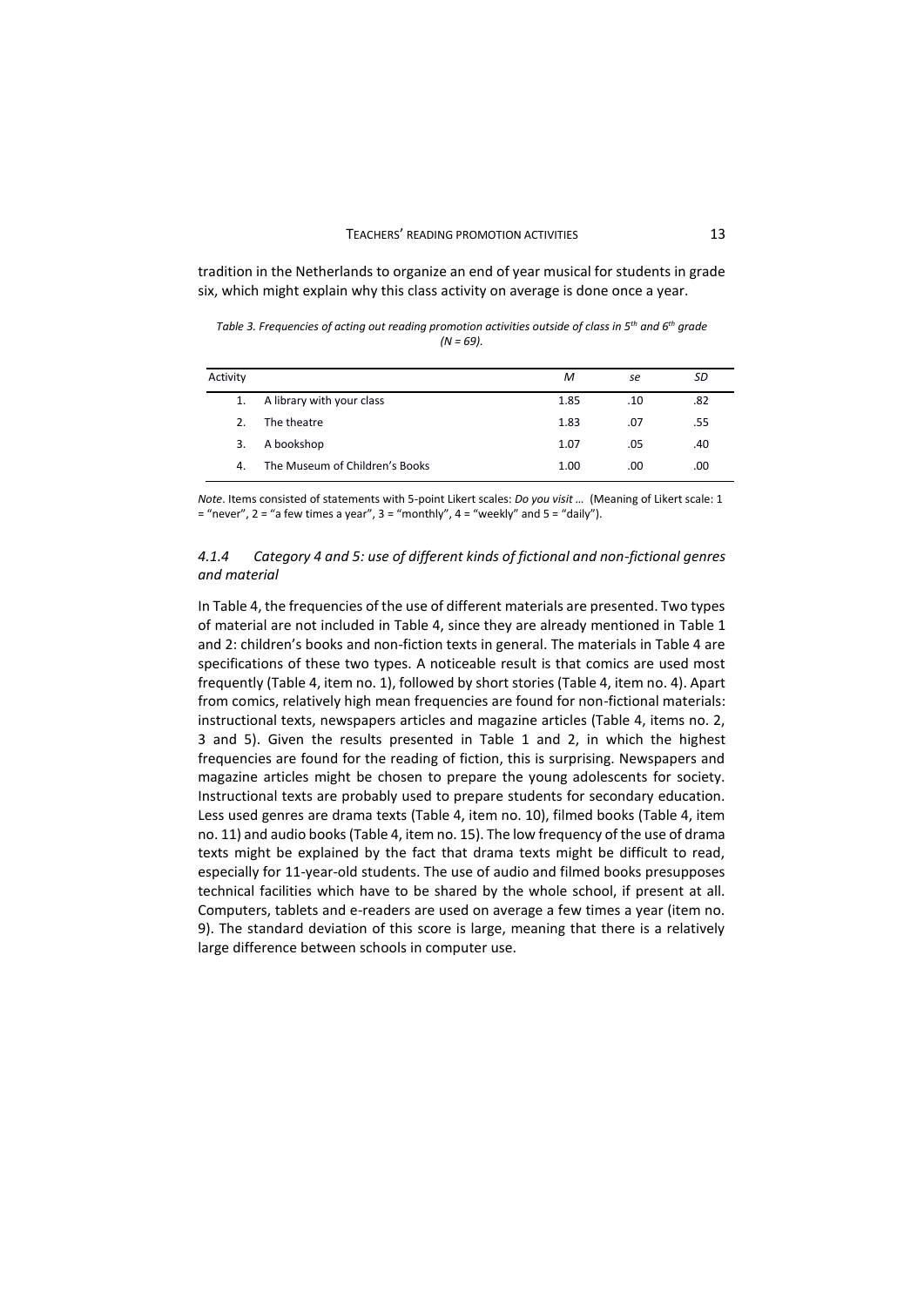### 14 M. RUWETTE, E. VAN SCHOOTEN, & K. DE GLOPPER

*Table 4. Frequencies of use of materials for reading promotion in 5th and 6th grade (N = 69).* 

| Activity |                                                                                     | M    | se  | SD   |
|----------|-------------------------------------------------------------------------------------|------|-----|------|
| 1.       | Comics                                                                              | 3.51 | .12 | .99  |
| 2.       | Instructional texts                                                                 | 3.33 | .10 | 1.19 |
| 3.       | Newspaper articles                                                                  | 3.27 | .13 | 1.05 |
| 4.       | Short stories                                                                       | 3.22 | .11 | .91  |
| 5.       | Magazines articles                                                                  | 2.97 | .13 | 1.11 |
| 6.       | The internet to search for background information<br>on writers or children's books | 2.77 | .13 | 1.09 |
| 7.       | Poetry                                                                              | 2.66 | .10 | .85  |
| 8.       | Website texts                                                                       | 2.61 | .13 | 1.04 |
| 9.       | Computers, tablets, e-readers for reading activities in<br>class                    | 2.49 | .14 | 1.15 |
| 10.      | Drama texts                                                                         | 1.98 | .09 | .78  |
| 11.      | <b>Filmed books</b>                                                                 | 1.93 | .10 | .86  |
| 12.      | Themed tables in the classroom                                                      | 1.89 | .11 | .92  |
| 13.      | Magazines about reading                                                             | 1.89 | .11 | .87  |
| 14.      | The internet to search for books                                                    | 1.70 | .12 | .96  |
| 15.      | Audiobooks                                                                          | 1.62 | .10 | .83  |

*Note*. Items consisted of statements with 5-point Likert scales: *Do you use* … (Meaning of Likert scale: 1= "never",  $2 =$  "a few times a year",  $3 =$  "monthly",  $4 =$  "weekly" and  $5 =$  "daily").

### *4.1.5 Category 6: The participation in national programs*

Category 6 shows the participation of Dutch teachers in national programs. These programs are well known in the Netherlands. Nearly every teacher participates in the Week of Children's Books (item no. 1). This is a national event in which Dutch primary schools can request free packages of prepared lessons and subsidized books. The books of The Children's Jury (item no. 2) are books that are selected by children age 6-12 on which they can vote to select a book of the year and this comes with prepared lessons packages as well. Teachers just as often participate in programs such as the Reading Aloud Breakfast (item no. 3) or the Year of Reading Aloud (item no. 5) as they do not.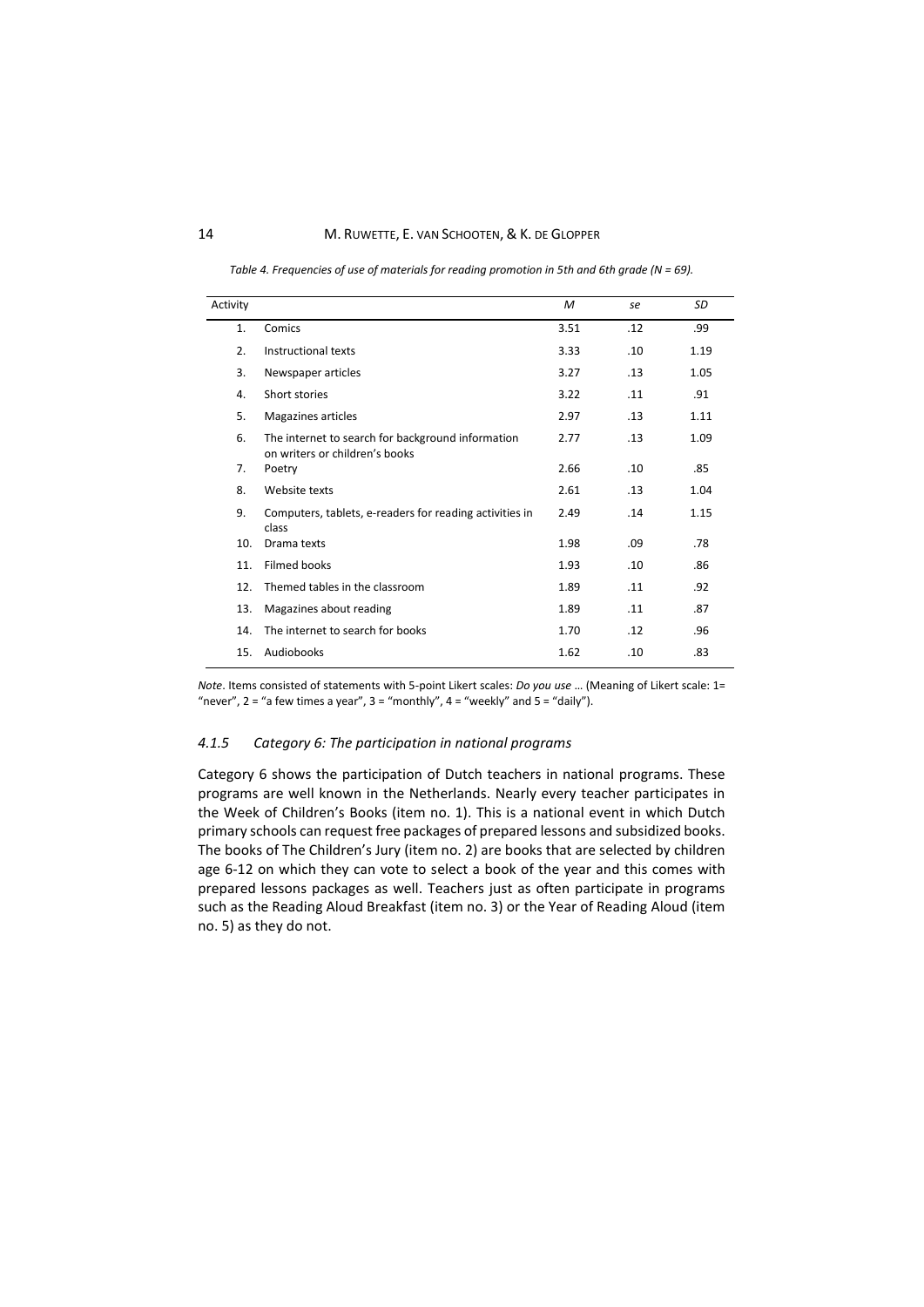#### TEACHERS' READING PROMOTION ACTIVITIES 15

*Table 5. Frequencies of acting out reading promotion activities (national programs) in 5th and 6th grade*   $(N = 69)$ 

| Activity |                             | M   | se  | SD  |
|----------|-----------------------------|-----|-----|-----|
|          | Week of children's books    | .97 | .02 | .17 |
| 2.       | The Children's Jury         | .79 | .05 | .41 |
| 3.       | The Reading Aloud Breakfast | .59 | .06 | .50 |
| 4.       | Literary prizes             | .58 | .06 | .50 |
| 5.       | The Year of Reading Aloud   | .48 | .06 | .50 |

*Note*. *Do you pay attention to …* (1 = yes; 0 = no).

### *4.2 Structure*

Now that the variation and frequency of use of different reading promotional activities are known and data is available, a further look at these activities can be taken. To answer research question two (*are there different clusters of classroom reading promotion activities of teachers in 5th and 6th grade in the Netherlands?)* an exploratory factor analysis (Principal Components Analysis or PCA) was conducted over 173 cases since 20 cases showed one or more missing values on the 44 items.

Firstly, it was investigated to what extent all items can be seen as indicative of one and the same construct: The amount of reading promotion implemented in class. To this end, Cronbach's alpha was computed over all reading promotion items in the questionnaire. The alpha over all 44 items is .92 with a range in item test correlations of .048 - .709 (*N* = 173). This high alpha over all items indicates that the acting out of reading promotion activities as mentioned in the items can be summed as an indication of acting out reading promotion activities in general. However, given that alpha increases as the number of positively correlated items increases, and in view of the fact that some items show very low item test correlations, we cannot exclude the possibility that there are clusters of activities present. The exploratory factor analysis (PCA) serves to detect clusters.

The necessary preconditions for conducting a PCA are met: the Kaiser-Meyer-Olkin measure is .832, and all measures of sampling adequacy (diagonal of the antiimage correlation matrix) for individual items are larger than .5 except one (.437; 'free reading in class in book of own choice'). We conclude therefore that the sample is large enough for conducting a PCA. Bartlett's test of sphericity is significant ( $\chi$ 2 = 2991.326, *df* = 946, *p* = .000), so the correlations between items are sufficiently large for PCA. Also, the scree plot does not show a sharp hook which indicates there are several components. As was noted in the above based on the high alpha over all items, also the PCA shows that there is a lot of common variance in the items, since before rotation the eigenvalue of the first component (10.385) is much larger than the eigenvalue of the second component (2.649).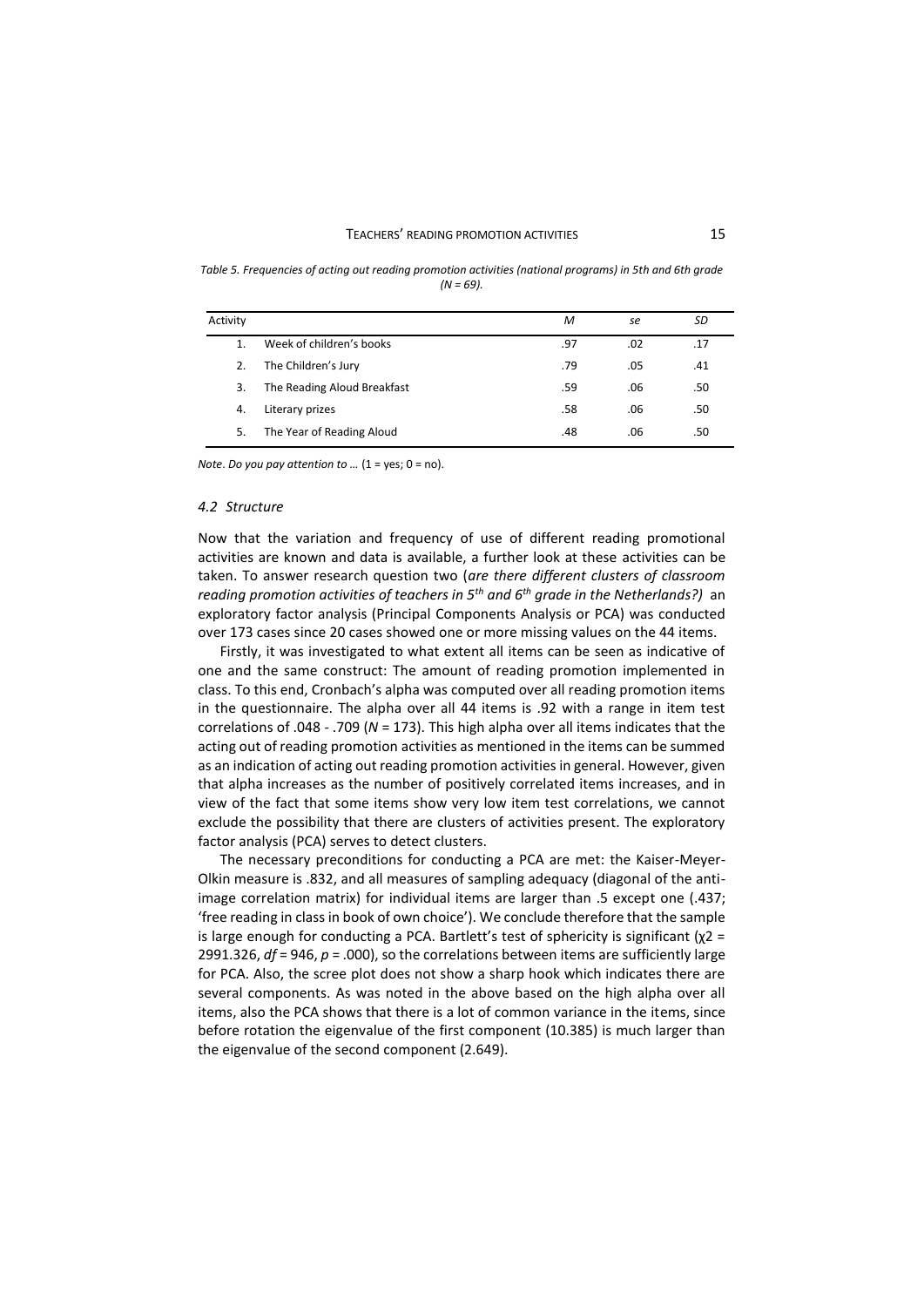The PCA showed clusters of reading promotion activities acted out by teachers: 13 components had eigenvalues over Kaiser's criterion of one and in combination these components explained 64.78% of total variance, which exceeds the recommended criterion of 60% (Hair et al., 1998). Most of the items fitted well in the solution; communalities range between .50 and .76. Correlations between these 13 components are rather low (they range between -.214 to .258). Based on the above we answer the second research question (*Are there different clusters of classroom reading promotion activities of teachers in 5th and 6th grade in The Netherlands?*) affirmatively. Appendix A contains a table showing which items are combined into a variable based on the results of the PCA.

To interpret the components found with respect to their content, the items that show a relatively large loading on a component in both the pattern and structure matrix and relatively low loadings on all other components are inspected to find a conceptual interpretation of each component. Items are never assigned to more than one component.

For each group of items identifying a component, Cronbach's alpha is computed. Only when alpha is larger than .6 the items are summed to be used as a variable in subsequent analyses.

The first component is determined by six items concerning *Introducing texts* by teachers. These six items ( $α = .81$ ,  $N = 189$ ) represent the most basic form of reading promotion as opposed to the use of new media for example. In the interviews held to underpin the validity of the questionnaire items, introducing texts was mentioned every time. These forms also appear in most official advises on acting out reading promotion activities (Stichting Lezen, 2012).

Component two has the largest loadings of two items about *Using new media*  $(\alpha = .66, N = 194)$ . This means that teachers scoring relatively high on using computers, tablets and e-readers for instance also are more inclined to use website texts. It looks like innovation is an 'all or nothing' kind of activity.

The third component refers to teachers *Organizing outings and obligatory reading*. In the three items loading high on this component ( $\alpha$  =.22,  $N$  = 192), the teacher takes students out of school to a bookstore or a museum or gives obligatory books to read in class.

Only two items show high loadings on the fourth component (α = .44, *N* = 194). These items refer to *Using audio books and a themed table*.

The fifth component is determined by four items ( $\alpha$  = .73,  $N$  = 192), and represents *Using nonfiction* in class, e.g. newspapers, articles out of magazines and the reading of nonfiction aloud or in free reading time.

The sixth component is characterized by two items concerning *Organizing obligatory activities* for students and teachers such as visiting the library and theatre  $(\alpha = .35, N = 193).$ 

The seventh component has six items that reflect the input of writers, talking to parents and buying new books; *Inviting parents & writers, buying reading material* (α = .81, *N* = 186). This includes the buying of new (fiction and nonfiction) books and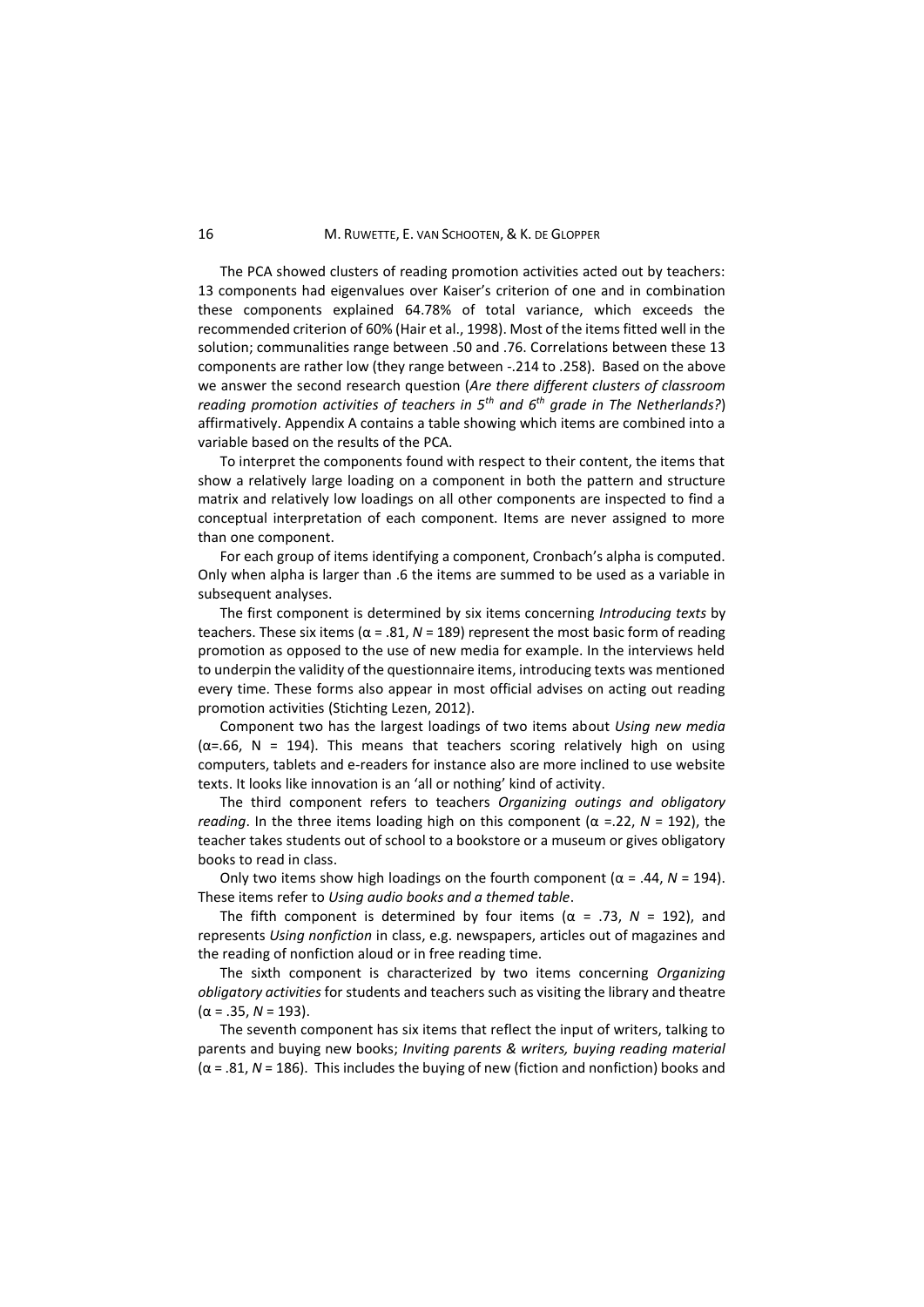inviting writers in class, but also talking to parents about reading promotion and students' reading behavior.

The eighth component has only one item and concerns *Using the internet to search for books* (*N* = 193).

The ninth component has high loadings of three items, all about *Stimulating free reading*, for example by reading as a teacher while the class reads and giving free reading time with a self-chosen children's book (α = .33, *N* = 192).

The tenth component has high loadings of six items of which five show a rather classical approach to reading promotion or even literary education and is captured as *Reciting*. These items concern using poetry and drama, the reciting of texts and using magazines about reading as well as searching information about authors on the internet. The one item loading high on this component that is different is about advising on what non-fictional texts to read. Teachers using a more classical, highbrow approach to reading promotion, might also feel the need to advise students about which non-fiction texts they should or should not read (α = .75, *N* = 188).

The eleventh component is determined by two items ( $\alpha$  = .56,  $N$  = 191), all concerning *Using short stories;* short texts chosen by the teacher that students have to read.

The twelfth component has only one item: *Using comics* in class.

The thirteenth component is formed by six items concerning *Organizing student tasks and where to find answers*: letting students assess fiction, give book presentations and organizing book talks and tutor-reading, but also pointing out websites about books, using movies about books (α = .76, *N* = 191). All these items concern the thinking about books by students.

The answer to research question two is that reading promotion, although fairly homogeneous ( $\alpha$ =.92, as stated above), can be seen as at least consisting of 13 different sub types of behavior. Some components (7, 10 and 11) contain items about fiction as well as items about nonfiction, which suggests that in the mind of the teachers, there is no such thing as a difference between fictional and nonfictional texts as far as these forms of reading promotion are concerned. Factors such as time can play a role where it comes to *Using short stories* in class (Component 11), either a short story (fiction) or an instructional text (nonfiction); both fit in a tight time schedule a teacher sometimes has.

Correlations between the various components are low (range -.269 to .369). These results also imply there are different types of teachers as far as reading promotion is concerned. The question what teacher and class characteristics coincide with different forms of reading promotion, is answered in the next section.

### *4.3 Correlates*

To answer research question three (*What teacher or class characteristics are connected with the different types of reading promotion activities as performed by*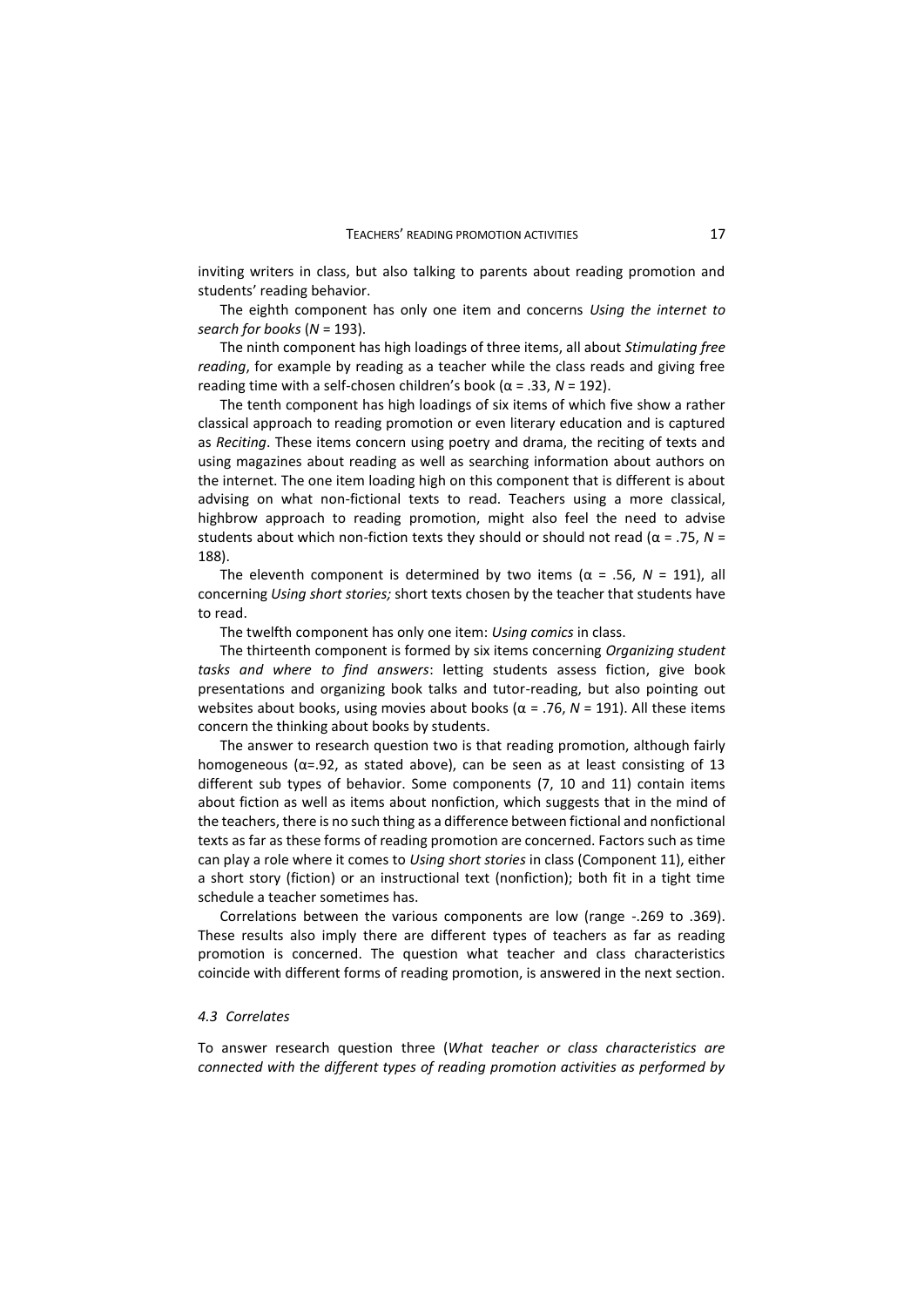*teachers?),* sums of items were created as indicators for the different aspects of reading promotion behavior found in the PCA as well as a sum over all items. For answering research question three only sums with alpha's larger than .60 are used. This means components (3, 4, 6, 8, 9,11,12) are not included in the analyses for answering this question. Correlations were calculated between the remaining 6 sums and background variables of teachers (gender, age, educational background, number of years of teaching experience, grade they teach, whether they work parttime) and class characteristics (the number of students in class and the class percentages and numbers of girls, non-native Dutch speakers and students in school of low, medium and high social economic status). Also, correlations were computed between these variables and all items not included in the above-mentioned sums.

Looking at correlations between background variables and components, no significant correlations are found between component 7 (*Inviting parents & writers, buying reading material*) and any of the used background variables.

Small but significant correlations are found between *Introducing texts* (component 1) on the one hand and the percentage of students of medium SES in class (*r* = .16; *p* = .024; *N* = 185) and the percentage of girls in class (*r* = .17; *p* = .018; *N* =183) on the other. This implies that teachers spent more time introducing texts when they have more girls in class and more students of medium SES.

*Using new media* (component 2) is significantly correlated with the percentage (*r* =.17; *p* = .002; *N* = 188) and number of girls in class (*r* = .19; *p* =.006; *N* = 189).

Component 5 *Using nonfiction* is significantly correlated with the percentage of girls (*r* = .17; *p* = .018; *N* = 186 ) and the number of girls in class (*r* = .20; *p* = .006; *N* = 187) and with teachers gender: male teachers make less us of nonfiction in class ( *r* = -.17; *p* = .023; *N* = 185).

Component 10 *Reciting* is significantly correlated with the age of teachers (*r* = .16; *p* = .042; *N* = 169).

Lastly *Organizing student tasks and where to find answers* (component 13) was significantly correlated with the percentage of girls in class (*r* = .16, *p* =.003, *N* = 185).

Correlations were calculated between all the teacher and class characteristics and the single items that were left out of the aforementioned sums. Results show that male teachers spend more time on going to the Museum of Children's books (*r* = .16, *p* = .034, *N* = 186), and let students read more often in their own choice of books (*r* = .15, *p* = .046, *N* = 187). Also, older teachers pay more attention to searching machines on the internet (*r* = .25, *p* =.001, *N* = 174), and make less use of themed tables (*r* = -.24, *p* =.001, *N* = 175). More experienced teachers take less time to go to the Museum of Children's books ( $r = -.21$ ,  $p = .003$ ,  $N = 189$ ) and use themed tables less (*r* = -.27, *p* = .001, *N* = 191). Themed tables are used when teachers split their workweek with a colleague (*r* = .60, *p* = .028, *N* = 191), and these teachers use comics less (*r* = -.15, *p* = .041, *N* = 191). Teachers with students of a high SES read less often themselves as an example (*r* = -.17, *p* = .017, *N* = 189).

In classes with more female students, more time is spent on audio books (*r* = .20, *p* = .006, *N* = 189). The percentage of girls in class also correlates positively with using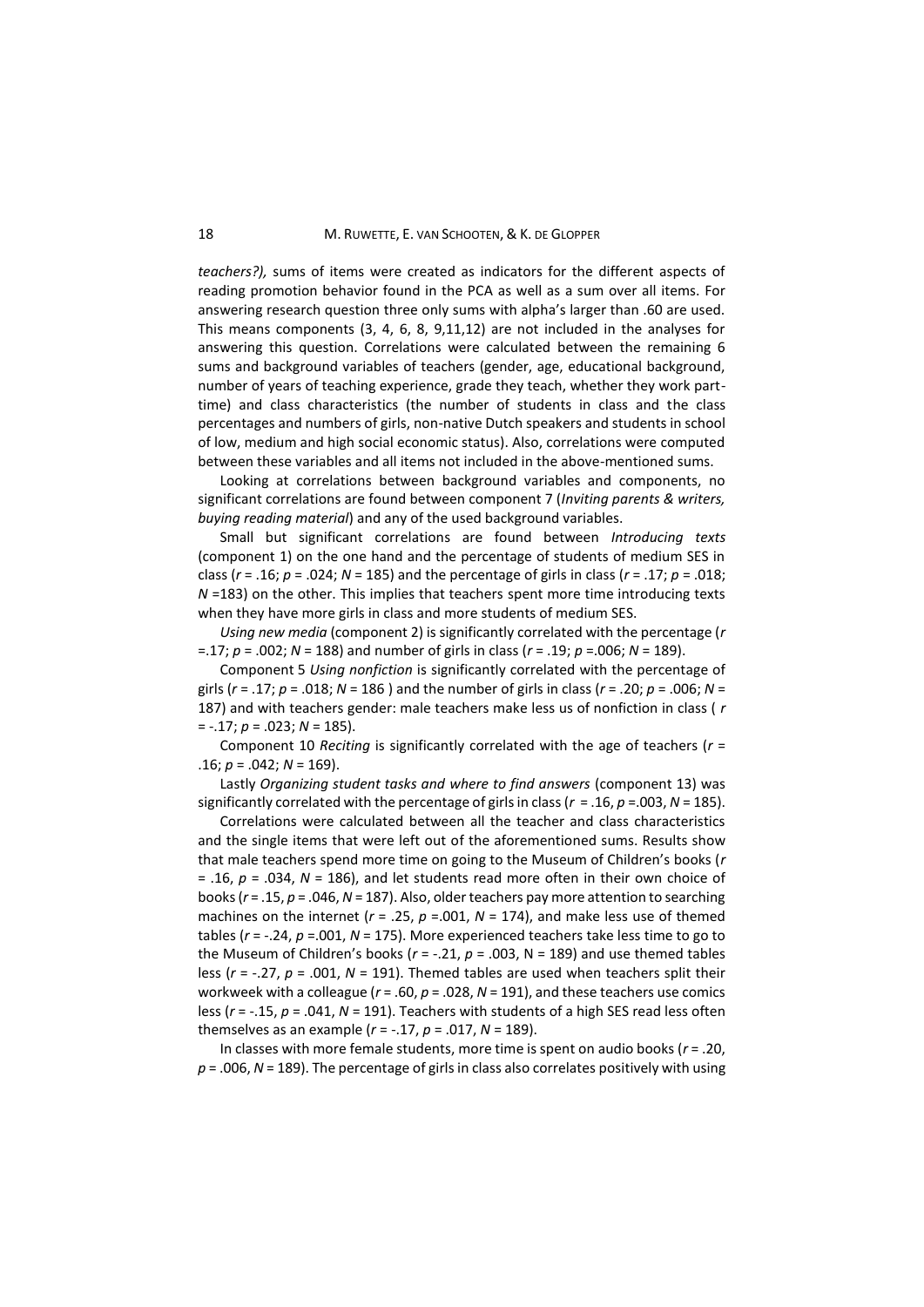the internet to search for books ( $r = -.18$ ,  $p = .015$ ,  $N = 187$ ). More male students in class coincides with less reading time for the teacher (*r* = - .15, *p* = .050, *N* = 185) and less visiting the Children's museum (*r* = - .16, *p* = .033, *N* = 184). The percentage of boys in class also correlated negatively with the use of audio books (*r* = -.18, *p* = .013, *N* = 185) and using the internet to search for books (*r* = -.18, *p* = .013, *N* = 184).

Both the number and percentage of students in class not having Dutch as their first language correlates with the frequency of class trips to the Children's books museum (number: *r* =.37, *p* = .000, *N* = 190; percentage *r* =.34, *p* = .000, *N* = 189) and with giving time to read in obligatory children's books (number: *r* =.21, *p* = .004, *N* = 192; percentage *r* =.20, *p* = .006, *N* = 191).

Also, the number of non-native students in class is related to less stimulation to read from the teachers (*r* = -.16, *p* = .027, *N* = 190).

### 5. CONCLUSION AND DISCUSSION

This study shows that there are many different types of reading promotion activities that teachers use in grade 5 and 6 classrooms in the Netherlands. Teachers seem to be focusing mainly on promoting reading of fictional texts. This is in line with earlier findings of PIRLS-2016 (Gubbels, et al., 2016). Traditionally, in the Netherlands reading promotion was associated with promoting the reading of literary fictional books (Stichting Lezen, 2012; Van Schooten, 1997). More recently, the promotion of a wider variety of text genres, fiction as well as non-fiction, is recommended by the Foundation for Reading (Stichting Lezen, 2012). Likewise, international literature indicates that reading promotion in practice primarily aims at promoting fiction and that the scope of reading promotion should be wider (Barone & Morrow, 2003; Chapman et al., 2007; Duke, 2000, 2003, 2004; Duke & Bennett-Armistead, 2003; Flowers & Flowers, 2009; International Reading Association, 2000; Moss & Hendershot, 2002; Reutzel & Gali, 1997; Saul & Dieckman, 2005; Yopp & Yopp, 2006). The results of this study are somewhat mixed, as they show that activities concerning the promoting of fiction and those that pertain to non-fiction sometimes cluster in the same components, while other components are exclusively identified by only fictional or only non-fictional items. This pattern is intriguing, since widening the scope of text genres reading promotion aims at may also be important to stimulate boys to read. We know that boys on average read nonfiction texts more often than girls (Mullis et al., 2012). Teachers in our study report to make use of newspapers, instructional texts and magazine articles more than monthly and the relative popularity of comics and magazine articles is in line with findings of PIRLS 2011 and 2016, where it is reported that children in grade 4 read more comics and magazines at home than in 2001 (Mullis et al., 2012; Gubbels, et al., 2016). There might be a shift going on to a wider variety of text genres used in class.

Another noticeable result is that activities concerning free reading are reported most frequently. Free reading implies that students are free to choose texts they are interested in. In this, Dutch teachers follow up on the advice of Sweet, Guthrie, and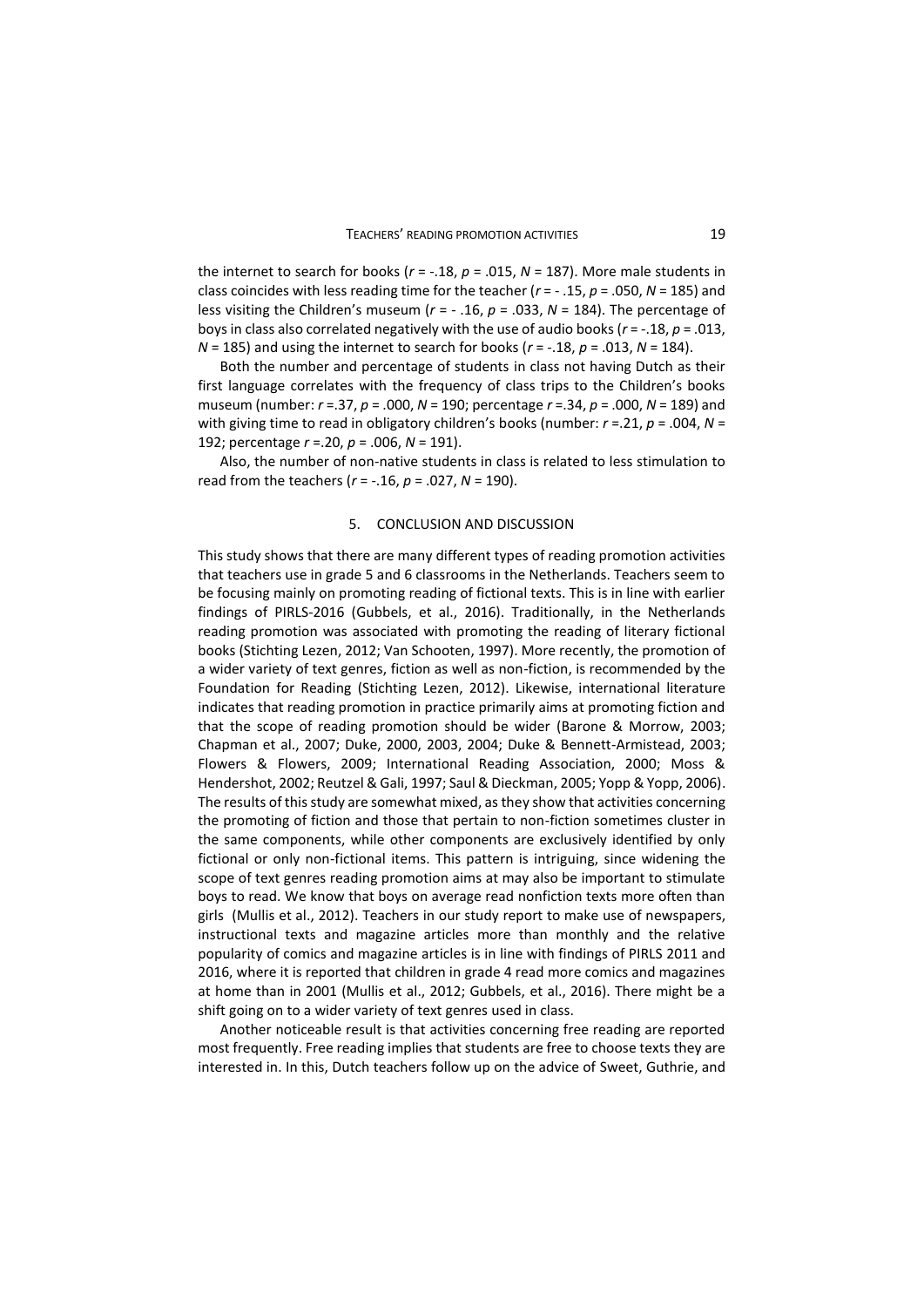Ng (1998) who state that providing opportunities to read texts that are interesting to students is the primary mechanism for motivating them to become independent and fluent readers. Also, results of Van Schooten (2005) showed that the best way to promote student reading is to have students experience that reading can be pleasurable. The relative frequent use of comics and short stories in class may indicate that teachers do try to promote reading by choosing text genres students like.

Activities that take more a scholastic approach, such as using processing tasks on children's books, are performed less frequently than free reading activities. Compulsory, scholastic activities, especially when graded, can function as cause of a form of extrinsic motivation. Extrinsic motivation is often found to lessen intrinsic motivation, which is important to reading promotion (Bénabou & Tirole, 2003).

Next, it is noteworthy that activities that are reported to be performed almost daily are activities that take little or no preparation. Activities that demand more preparation, such as outings to the library or the theatre, only happen a few times per year at the most. The same applies to activities with fiction texts, where results show that when the teacher has to do the promoting, this happens infrequently. This is also reflected in the participation in national programs; teachers more often participate when there is ready-made material to use in class. A tentative conclusion might be that teachers are more inclined to act out activities that do not need a lot of preparation and for which materials are available, which might indicate that teachers lack adequate time to prepare promotional activities or that they are not fully convinced of the importance of reading promotion. This could be interesting to find out in further research and at the same time it could be a theme to be addressed in teacher education.

As mentioned above, libraries are visited less than 'a few times a year'. In the Netherlands libraries were traditionally considered an important institution for promoting reading and the initial programs for reading promotion aiming at students were organized and acted out by librarians (Van Schooten, 1997). Due to diminishing funds for libraries, in recent years many libraries in the Netherlands have been shut down. In response, funding for schools to create their own (small) library became available. This might explain the low frequency of visits to a library reported in this study.

Results show that all reading promotional activities included in the questionnaire have a level of homogeneity and thus can be seen as indicative of one general construct (engaging in promotional activities). This implies that it is possible to speak of teachers that invest more or less time promoting reading. Nevertheless, activities to promote reading included in the questionnaire can also be seen as consisting of at least thirteen different types of reading promotional activities. The PCA shows that the a-priori categorization in the questionnaire of reading promotion in school, based on the literature read and interviews with teachers and governmental organizations, is not reflected in the structure of the data.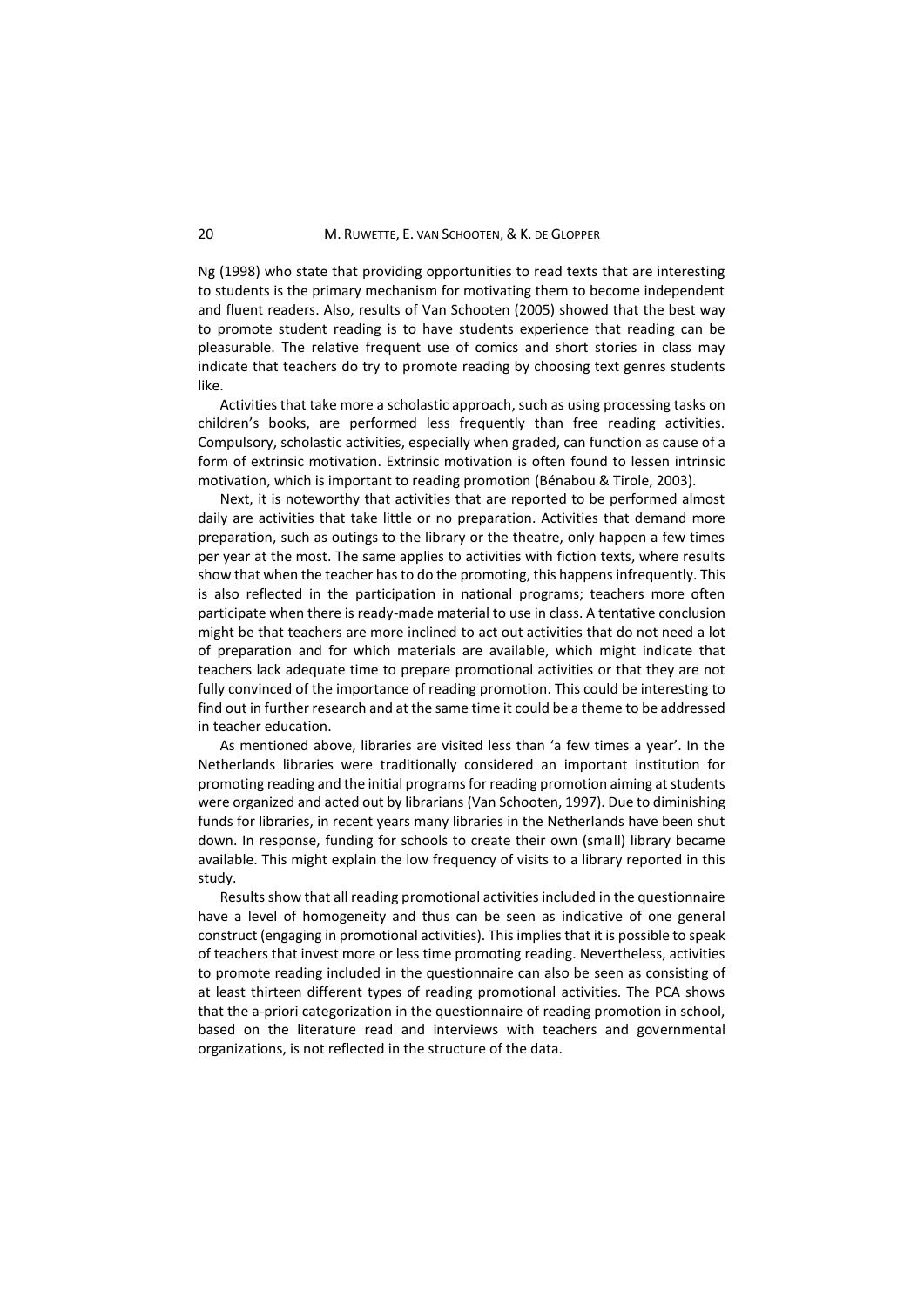#### TEACHERS' READING PROMOTION ACTIVITIES 21

The finding of different types of reading promotional activities opens up the possibility to discern different types of teachers and teaching as far as reading promotion is concerned. First of all, looking into the relations between the acting out of different forms of reading promotion, teachers seem to act on the composition of the class they teach; when they have more girls in class, both in percentage and numbers, they tend to perform more different kinds of reading promotion activities and in particular introduce fictional texts and use nonfiction more often. These results suggest that teachers in their behavior tend to choose other activities than promoting reading when they have a class of mainly boys in front of them. This further widens the already existing gap between boys and girls as it is that has been reported in previous research (OECD, 2016). Teacher awareness of gender differences is important to ensure that reading activities are selected that are of interest to students (McGeown et al., 2015). Lastly, the larger the number and percentage of students in class not having Dutch as mother tongue the more often teachers choose to visit a museum or use obligatory reading material. These activities are considered more convenient perhaps and are seen as reading promotion, however, they keep those students from reading self-chosen texts, which can be quite useful in preparing these students for their educational careers.

### *5.1 Limitations and suggestions for future research*

This study is one of the first to systematically survey teachers in order to see what reading promotion activities they perform This was done by means of an exploratory study with a newly devised questionnaire. With the knowledge this study has generated on tendencies, variation, structures, and correlates of reading promotion activities, the questionnaire can be improved. A next version of the instrument may contain a more balanced representation of the components that are present in the teachers' report on their practices. Building on teachers' perception of their own reading promotion behavior, is relevant because it can function as the beginning of more specific observations of reading promotion patterns. A relevant question is therefore whether teachers make a distinction between the promotion of reading fiction and non-fiction, or whether they consider reading promotion to be independent of genre. This line of research is especially important because only a small number of studies have reported the behavior of teachers when they aim to promote reading. More research needs to be conducted into what effects different kinds of reading promotion have on students.

In our study we used self-reports for measuring behavior and hence we cannot exclude the possibility of a desirability bias. Using log files or observations of class practices over several weeks probably gives a more valid indication of behavior (Otter, 1995) and might serve as a check on the data to be collected with the improved questionnaire.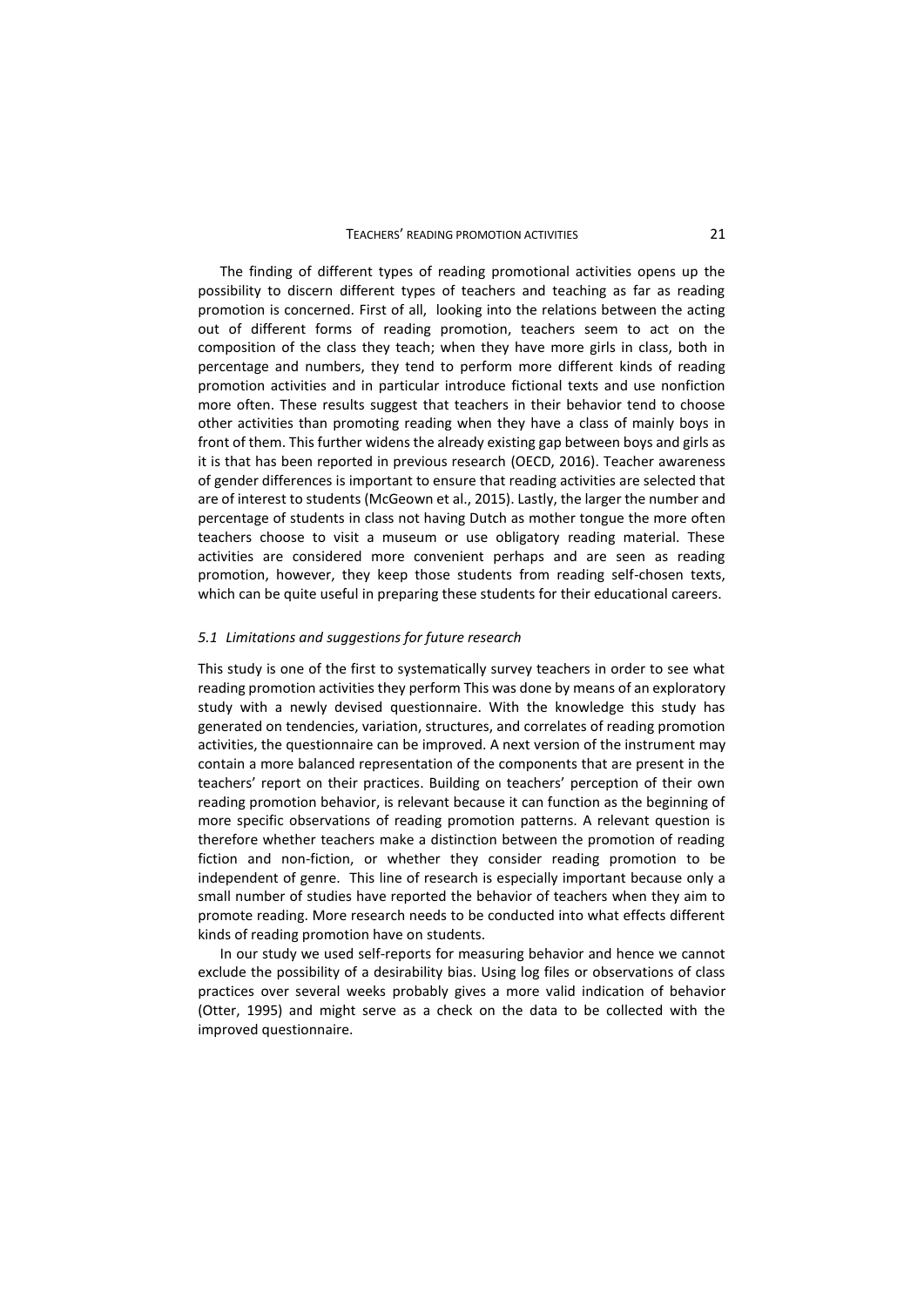#### *5.2 Implications for educational practice*

Teacher education programs can take several of these results into account. First of all, the variety in activities and materials could be highlighted in curricula, especially as the different fiction and nonfiction genres generate different learning outcomes for students. Furthermore, it might be functional to demonstrate some types of activities, since the incidence of quite a number of reading promotion activities seems to be rather low. Maybe different types of students could be drawn to different types of reading promotion activities. At the same time with these reported different aspects of reading promotion teachers are able to check for themselves what kind of reading promotion they tend to use and what kind of activities they might be able to use in future, in order to please all types of readers to enhance their reading enjoyment and thus behavior and proficiency.

### REFERENCES

Adams, M. J. (1990). *Beginning to read: thinking and learning about print*. Cambridge, MA: MIT Press. Alreck, P. L., & Settle, R. B. (1995). *The survey research handbook*. Chicago, IL: Irwin.

- Barone, D. M., & Morrow, L. M. (Eds.). (2003). Literacy and young children: Research-based practices. Solving problems in the teaching of literacy. New York, NY: Guilford.
- Bénabou, R., & Tirole, J. (2003). Intrinsic and extrinsic motivation. *Review of Economic Studies, 70*(3), 489- 520. https://doi.org/10.1111/1467-937X.00253.
- Bonset, H., & Hoogeveen, M. (2009). *Lezen in het basisonderwijs: een inventarisatie van empirisch onderzoek naar begrijpend lezen, leesbevordering en fictie fictie* [Reading in elementary instruction. A review of empirical research on reading comprehension, reading animation, and fictional reading]. Enschede, The Netherlands: SLO, nationaal expertisecentrum leerplanontwikkeling.
- Bryman, A., Bell, E. A., & Teevan, J. J. (2009). *Social research methods*. Don Mills, Canada: Oxford University Press.
- Burgess, S. R., Sargent, S., Smith, M., Hill, N., & Morrison, S. (2011). Teachers' leisure reading habits and knowledge of children's books: Do they relate to the teaching practices of elementary school teachers? *Reading Improvement, 48*(2), 88-100.
- Chall, J. S. (1983). *Stages of reading development*. New York, NY: McGraw-Hill.
- Chapman, M., Filipenko, M., McTavish, M., & Shapiro, J. (2007). First graders' preferences for narrative and/or information books and perceptions of other boys' and girls' book preferences. *Canadian Journal of Education, 30*(2), 531-553. https://doi.org/10.2307/20466649
- Cloin, M. (2013). *Met het oog op de tijd: een blik op de tijdsbesteding van Nederlanders* [With an eye on time: a look at the time spent by Dutch people]. Den Haag, The Netherlands: Sociaal en Cultureel Planbureau. https://doi.org/10.1163/2214-8264\_dutchpamphlets-kb3-kb32961
- Cox, K., & Guthrie, J. (2001). Motivational and cognitive contributions to students' amount of reading. *Contemporary Educational Psychology, 26*(1), 116-131. https://doi.org/10.1006/ceps.1999.1044
- De Vries, R., & Ohlsen, R. (1998). *The promotion of reading by television: A study of the effects of the tvseries 'I've already got a book'*. ED 444162.
- Dreher, M. J. (1999). Motivating children to read more nonfiction. *Reading Teacher*, 52, 414-417.

Duke, N. K. (2000). 3.6 Minutes per day: The scarcity of informational texts in first grade. *Reading Research Quarterly, 35*(2), 202-224. https://doi.org/10.1598/RRQ.35.2.1

Duke, N. K. (2003). *Reading & writing informational text in the primary grades research-based practices*. Jefferson City, MO: Scholastic Teaching Resources.

Duke, N. K. (2004). The case for informational text. *Educational Leadership, 61*, 40-45.

Duke, N.l K. & Bennett-Armistead, V. S., (2003). Filling the great void why we should bring nonfiction into the early-grade classroom. *Literacy Faculty Scholarship*, *1*.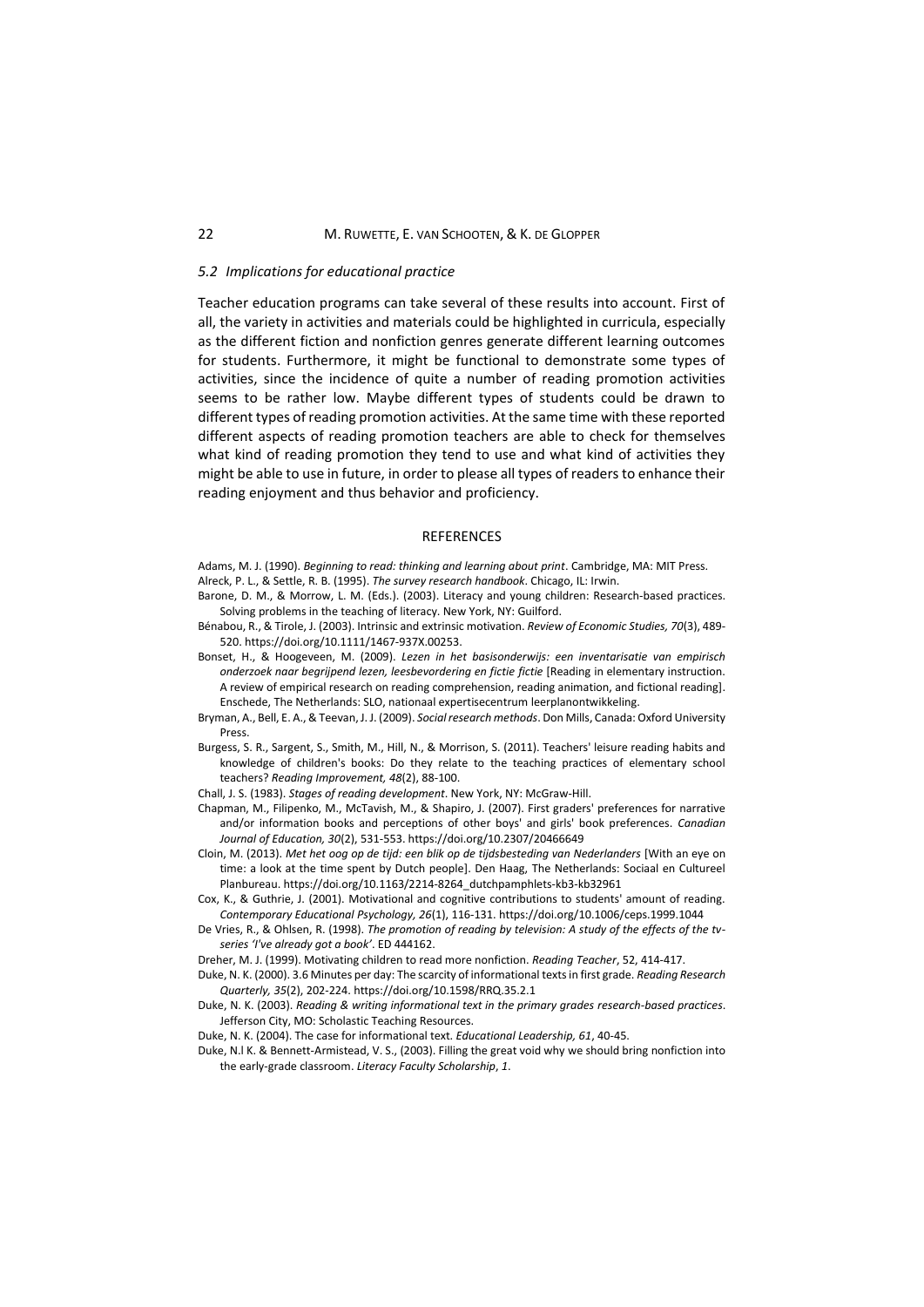https://digitalcommons.library.umaine.edu/erl\_facpub/1

- Eccles, J., Wigfield, A., Harold, R. D., & Blumenfeld, P. (1993). Age and gender differences in children's selfand task perceptions during elementary school. *Child Development, 64*(3), 830-847. https://doi.org/10.2307/1131221
- Edmonds, M. S., Vaughn, S., Wexler, J., Reutebuch, C., Cable, A., Tackett, K. K., & Schnakenberg, J. W. (2009). A synthesis of reading interventions and effects on reading comprehension outcomes for older struggling readers. *Review of Educational Research Review of Educational Research, 79*(1), 262- 300. https://doi.org/10.3102/0034654308325998
- Elsacker, W. v., & Verhoeven, L. (2003). Leesvaardigheid, strategiegebruik en leesmotivatie van een- en meertalige leerlingen in groep 5 en 6 [Reading skills, strategy use and reading motivation of monolingual and multilingual students in groups 5 and 6.]. *Paedagogische studiën, 80*(2), 127-146. https://doi.org/10.1163/2214-8264\_dutchpamphlets-va0-va01970
- Flowers, T. A., & Flowers, L. A. (2009). Nonfiction in the early grades: Making reading and writing relevant for all students. *Journal for the Liberal Arts and Sciences, 13*(2), 40-50.
- Gough, P., B., & William, E. T. (1986). Decoding, reading, and reading disability. *Remedial and Special Education, 7*(1), 6-10. https://doi.org/10.1177/074193258600700104
- Gubbels, J., Netten, A., & Verhoeven, L. (2017). *Vijftien jaar leesprestaties in Nederland: PIRLS-2016* [Fifteen years of reading performance in the Netherlands: PIRLS-2016]*.* Nijmegen, The Netherlands: Expertisecentrum Nederlands, Radboud Universiteit, Behavioural Science Institute.
- Hair, J., Anderson, R., Tatham, R. and Black, W. (1998). Multivariate data analysis. 5th Edition. Prentice Hall, NJ: Pearson.
- Heesters, K., Berkel., S. van, Schoot, F. van der, & Hemker, B. (2007). *Balans van het leesonderwijs aan het einde van de basisschool 4 [Balance of reading education at the end of primary school 4]*. Uitkomsten van de vierde peiling in 2005. PPON-reeks nummer 33, Uitgave Stichting Cito Instituut voor Toetsontwikkeling.
- Humphrey, J., Lipsitz, J., McGovern, J., & Wasser, J. (1997). Reading matters: Supporting the development of young adolescent readers. *The Phi Delta Kappan, 79*(4), 305-311. Retrieved from http://www.jstor.org/stable/20439197.
- Huysmans, F. (2013). *Van woordjes naar wereldliteratuur: de leeswereld van kinderen van 7-15 jaar* [From words to world literature: the reading world of children aged 7-15]. Amsterdam, The Netherlands: Stichting Lezen.
- Inspectie van het Onderwijs (2014). *De staat van het onderwijs: Onderwijsverslag 2012/2013* [The State of Education: Education Report 2012/2013]*.* Utrecht, The Netherlands: Inspectie van het Onderwijs.
- International Reading Association. (2000). *Providing books and other print materials for classroom and school libraries: A position statement from the International Reading Association*. Newark, DE: International Reading Association*.*
- Johnson, D.R., & Creech, J.C. (1983). Ordinal measures in multiple indicator models: A simulation study of categorization error. American Sociological Review, 48, 398-407.
- LaBerge, D., & Samuels, S. J. (1974). Toward a theory of automatic information processing in reading. *Cognitive Psychology, 6*(2), 293-323. https://doi.org/10.1016/0010-0285(74)90015-2
- Lepper, M. R. (2005). Intrinsic and extrinsic motivational orientations in the classroom age differences and academic correlates. *Journal of Educational Psychology, 97*(2), 184-196. <https://doi.org/10.1037/0022-0663.97.2.184>
- Mason, L. H. (2004). Explicit self-regulated strategy development versus reciprocal questioning: effects on expository reading comprehension among struggling readers. *Journal of Educational Psychology, 96*(2), 283-296. https://doi.org/10.1037/0022-0663.96.2.283
- McGeown, S. P., Duncan, L. G., Griffiths, Y. M., & Stothard, S. E. (2015). Exploring the relationship between adolescents reading skills, reading motivation and reading habits. *Reading and Writing: An Interdisciplinary Journal, 28*(4), 545-569. https://doi.org/10.1007/s11145-014-9537-9
- McKenna, M. C. (1995). Children's attitudes toward reading: a national survey. *Reading Research Quarterly, 30*(4), 934-956. https://doi.org/10.2307/748205
- McKenna, M. C., Jang, B. G., Meyer, J. P., Conradi, K., & Lawrence, C. (2012). Reading attitudes of middle school students: Results of a U.S. survey. *Reading Research Quarterly, 47*(3), 283-306. https://doi.org/10.1002/rrq.021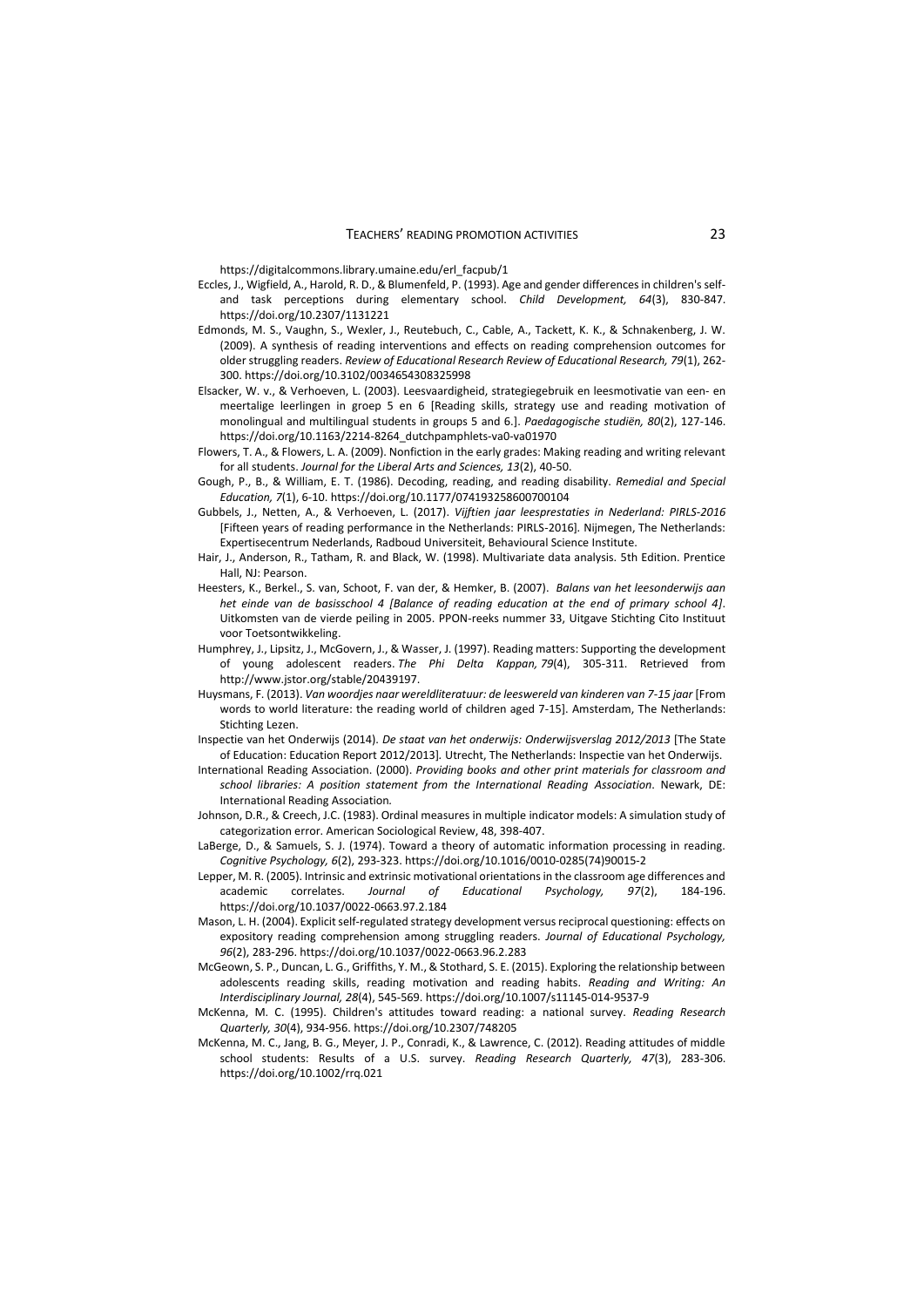Meelis-Voorma, T., Moolenaar, P., & Overmeijer, H. (2012). *Jeugdliteratuur voor de beroepspraktijk* [Children's literature for professional practice]. Groningen, The Netherlands: Noordhoff.

- Meelissen, M. R. M., Netten, A., Drent, M., Punter, R. A., Droop, M., & Verhoeven, L. (2012). *PIRLS- en TIMSS-2011: Trends in leerprestaties in Lezen, Rekenen en Natuuronderwijs* [PIRLS and TIMSS-2011: Trends in learning performance in Reading, Arithmetic and Nature Education]. Nijmegen, The Netherlands: Radboud Universiteit[. https://doi.org/10.3990/1.9789036534758.](https://doi.org/10.3990/1.9789036534758)
- Mitchell, T. L., & Ley, T. C. (1996). The reading attitudes and behaviors of high school students. *Reading Psychology, 17*(1), 65-92. https://doi.org/10.1080/0270271960170103
- Mol, S. E., & Bus, A. G. (2011). To read or not to read: a meta-analysis of print exposure from infancy to early adulthood. *Psychological Bulletin, 137*(2), 267-296. https://doi.org/10.1037/a0021890
- Morgan, P. L., & Fuchs, D. (2007). Is there a bidirectional relationship between children's reading skills and reading motivation? *Exceptional Children, 73*(2), 165-183.
	- https://doi.org/10.1177/001440290707300203
- Moss, B., & Hendershot, J. (2002). Exploring sixth graders' selection of nonfiction trade books. *Reading Teacher, 56*(1), 6-17.
- Mullis, I. V. S., Martin, M. O., Foy, P., & Drucker, K. T. (2012). *PIRLS 2011 international results in reading*. TIMSS & PIRLS International Study Center, Boston & International Association for the Evaluation of Educational Achievement (IEA), Amsterdam.
- Neuman, S. B. (1999). Books make a difference: A study of access to literacy. *Reading Research Quarterly, 34*(3), 286-311. https://doi.org/10.1598/RRQ.34.3.3
- Neuman, S. B., & Celano, D. (2001). Books aloud: A campaign to 'put books in children's hands'. *The Reading Teacher, 54*(6), 550.
- Nielen, T.M.J., & Bus, A.G. (2015). Leesmotivatie stimuleren [Stimulate reading motivation]. *Jeugd in School en Wereld, 99*(8), 6-9.
- Nielen, T.M.J. (2016). Aliteracy: Causes and solutions (thesis). Leiden, The Netherlands: Leiden University.
- Norman, G. (2010). Likert scales, levels of measurement and the 'laws' of statistics. Advances in Health Sciences Education, 15(5), 625-632.
- Oberon (2009). *Leesbevordering in het basisonderwijs: een onderzoek naar actualiteit en toekomstperspectief* [Reading promotion in primary education: an investigation into current events and future prospects]. Amsterdam, The Netherlands: Stichting Lezen.
- OECD (2016). *PISA 2015 Results (Volume I): Excellence and equity in education*. Paris, France: OECD Publishing. https//doi.org/10.1787/9789264266490-en
- Otter, M.E. (1995). Buitenschools lezen effectief voor de schoolse leesvaardigheid? : een vierjarig longitudinaal onderzoek in het BO [Is extracurricular reading effective for academic reading skills? : a four-year longitudinal study in primary education]. Amsterdam, The Netherlands: SCO-Kohnstamm Instituut, Universiteit van Amsterdam.
- Palincsar, A. S., & Brown, A. L., (1983). *Reciprocal teaching of comprehension-monitoring activities. Technical Report No. 269.* Cambridge, MA: Bolt, Beranek and Newman, Inc.
- Paus, H., & Bacchini, S. (2010). *Portaal: praktische taaldidactiek voor het primair onderwijs* [Portaal: practical language didactics for primary education]. Bussum, The Netherlands: Coutinho.
- Perfetti, C., & Stafura, J. (2014). Word knowledge in a theory of reading comprehension. *Scientific Studies of Reading, 18*(1), 22-37. https://doi.org/10.1080/10888438.2013.827687
- Literacy Expert Group. (2009). *PIAAC literacy: A conceptual framework*. https://doi.org/10.1787/220348414075.
- Piek, K., & Vonkeman, J. (1995). *Zoveel lezen we (niet)* [That is how much we (do not) read]. Amsterdam, The Netherlands: Stichting Lezen.
- Pressley, M. (2002). Effective beginning reading instruction. *Journal of Literacy Research, 34*(2), 165-188. https://doi.org/10.1207/s15548430jlr3402\_3
- Rayner, K. (2001). *How psychological science informs the teaching of reading*. Malden, MA: Blackwell Publishers.
- Reutzel, D. R., & Gali, K. (1997). The art of children's book selection: A labyrinth unexplored. *Reading Psychology, 18*(2), 131-171. https://doi.org/10.1080/0270271970180203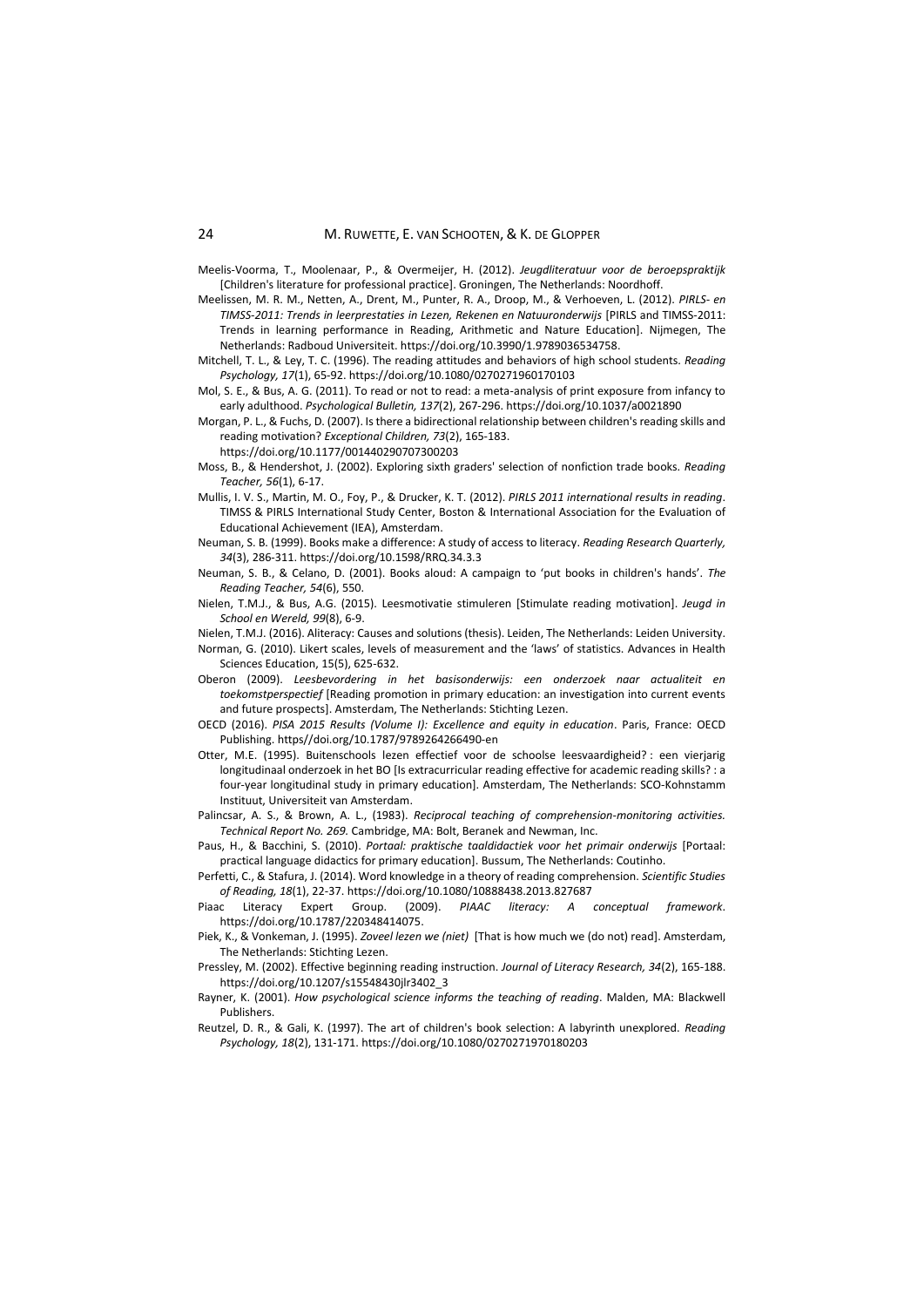- Salter, A., & Brook, J. (2007). Are we becoming an aliterate society? the demand for recreational reading among undergraduates at two universities. *College & Undergraduate Libraries, 14*(3), 27-43. https://doi.org/10.1300/J106v14n03\_02
- Saul, E. W., & Dieckman, D. (2005). Theory and research into practice choosing and using information trade books. *Reading Research Quarterly, 40*(4), 502-513. https://doi.org/10.1598/RRQ.40.4.6
- Snow, C. E., Burns, M. S. & Griffin, P.(Eds.) (1998). *Preventing reading difficulties in young children.*  Washington DC: National Research Council.
- Solis, M., Vaughn, S., Swanson, E., & McCulley, L. (2012). Collaborative models of instruction: The empirical foundations of inclusion and co-teaching. *Psychology in the Schools, 49*(5), 498-510. https://doi.org/10.1002/pits.21606
- Spörer, N., Brunstein, J. C., & Kieschke, U. (2009). Improving students' reading comprehension skills: Effects of strategy instruction and reciprocal teaching. *Journal of Learning and Instruction, 19*(3), 272- 286. https://doi.org/10.1016/j.learninstruc.2008.05.003
- Stanovich, K. E. (1986). Matthew effects in reading: some consequences of individual differences in the acquisition of literacy. *Reading Research Quarterly, 21*(4), 360-407.
	- <https://doi.org/10.1598/RRQ.21.4.1>
- Stichting Lezen. (2012). *Samen werken aan een sterke leescultuur: beleidsvoornemens van Stichting Lezen voor de cultuurplanperiode 2013-2016* [Working together on a strong reading culture: policy intentions of the Reading Foundation for the culture planning period 2013-2016]. Amsterdam, The Netherlands: Stichting Lezen.
- Sullivan, G. & Artino Jr., A. R. (2013). Analyzing and interpreting data from Likert-type scales. Journal of Graduate Medical Education, 5(4), 541-542.
- Sweet, A. P., & Ng, M. M. (1998). Teacher perceptions and student reading motivation. *Journal of Educational Psychology, 90*(2), 210-223.
- Tuijl, C. van., & Gijsel, M. (2015). Stabiliteit van leesplezier en leesvermijding [Stability of reading pleasure and reading avoidance]. *Orthopedagogiek: Onderzoek en praktijk, 54*(2), 60-73.
- Turner, J., & Paris, S. G. (1995). How literacy tasks influence children's motivation for literacy. *The Reading Teacher, 48*(8), 662.
- Unrau, N., & Schlackman, J. (2006). Motivation and its relationship with reading achievement in an urban middle school. *The Journal of Educational Research, 100*(2), 81-101. https://doi.org/10.3200/JOER.100.2.81-101
- Van Coillie, J. (2007). *Leesbeesten en boekenfeesten hoe werken (met) kinder- en jeugdboeken?* [Reading animals and book parties how do children's books work].Leuven, The Netherlands: NBD Biblion.
- Van Schooten, E. (1997). *Procesevaluatie sireneproject* [Siren project process evaluation]. Amsterdam, The Netherlands: SCO-Kohnstamm Instituut, Faculteit der Pedagogische en Onderwijskundige Wetenschappen, Universiteit van Amsterdam.
- Van Schooten, E. (2005). *Literary response and attitude toward reading fiction*. Groningen, The Netherlands: Rijksuniversiteit.
- Wang, J. H.-Y., & Guthrie, J. T. (2004). Modeling the effects of intrinsic motivation, extrinsic motivation, amount of reading, and past reading achievement on text comprehension between U.S. and Chinese students. *Reading Research Quarterly, 39*(2), 162-186. https://doi.org/10.1598/RRQ.39.2.2
- Wigfield, A., Wilde, K., Baker, L., Fernandez-Fein, S., & Scher, D. (1996). *The nature of children's motivations for reading, and their relations to reading frequency and reading performance. Reading research report no. 63.* Athens, GA: National Reading Research Center, https://doi.org/10.1598/rrq.34.4.4
- Yopp, R. H., & Yopp, H. K. (2006). Informational texts as read-alouds at school and home. *Journal of Literacy Research, 38*(1), 37-51. https://doi.org/10.1207/s15548430jlr3801\_2
- Zumbo, B. D., & Zimmerman, D. W. (1993). Is the selection of statistical methods governed by level of measurement? *Canadian Psychology, 34*, 390-400.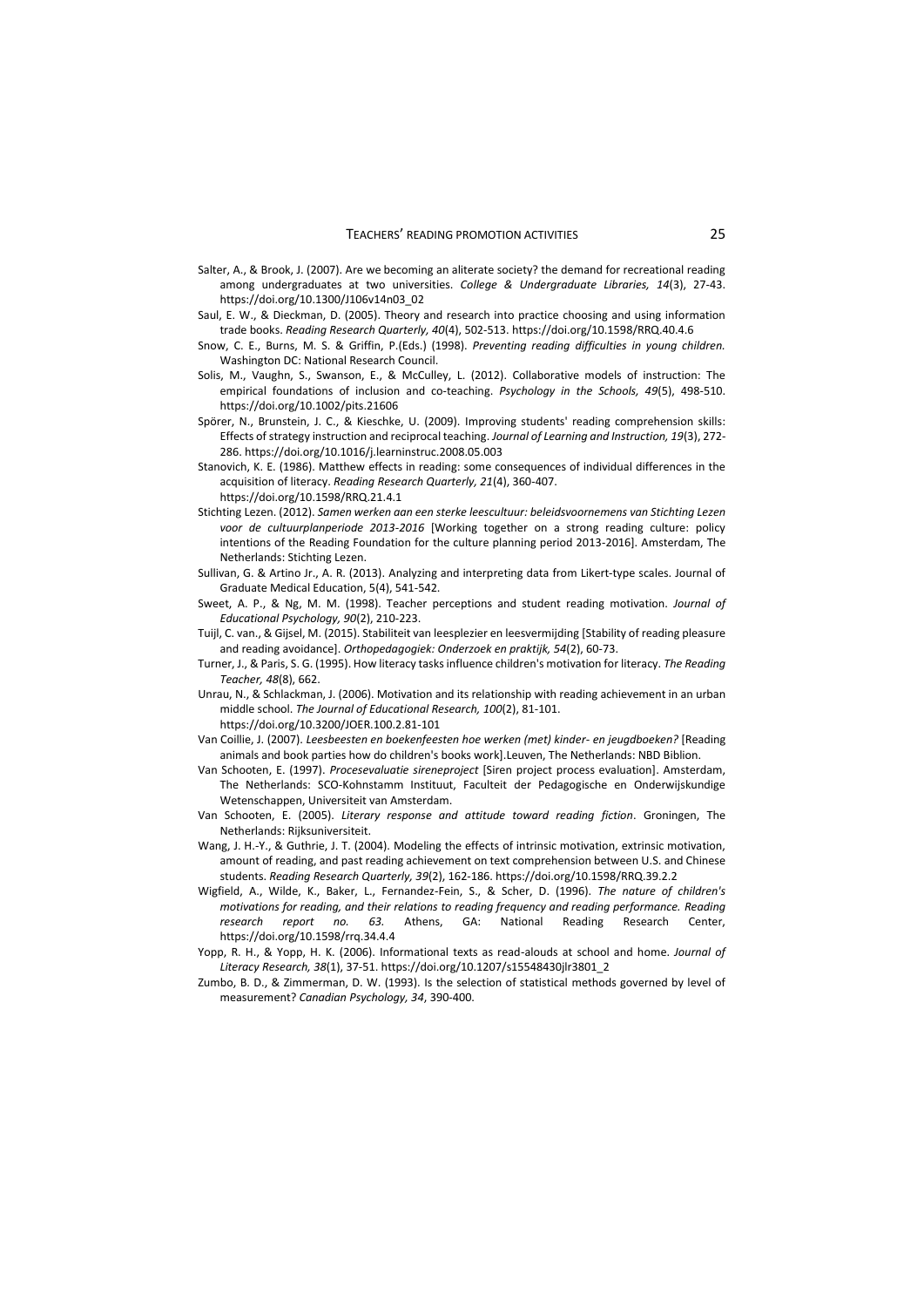# 26 M. RUWETTE, E. VAN SCHOOTEN, & K. DE GLOPPER

# APPENDIX

Components of reading promotion behavior of teachers, items, Cronbach's Alpha, number of respondents (*N*), number of items (*n*) and item-test correlations (rit), the standard error (*se*) and standard deviation (*SD*). Items of components with alpha's below .6 are not summed. Therefore means, standard errors and standard deviations of these items are given per item.

| Cronbach's alpha's, means                                        | N       | $\alpha$ | $r_{it}$ | M | se SD             |
|------------------------------------------------------------------|---------|----------|----------|---|-------------------|
| Component 1: Introducing texts                                   |         | 189.810  |          |   | 3.12.06.76        |
| Reading children's books to the class                            |         | .335     |          |   |                   |
| Introducing new fiction                                          |         | .648     |          |   |                   |
| Introducing fiction classics                                     |         | .647     |          |   |                   |
| Using processing tasks on children's books                       |         | .509     |          |   |                   |
| Promoting children's books                                       |         | .732     |          |   |                   |
| Advising student on children's books                             |         |          | .572     |   |                   |
| Component 2: Using new media                                     |         | 194.664  |          |   | 2.55.08 1.06      |
| Using computers, tablets, e-readers in class                     |         | .499     |          |   |                   |
| Using website texts                                              |         |          | .499     |   |                   |
| Component 3: Organizing outings and obligatory reading           | 192.222 |          |          |   |                   |
| Visiting bookstores                                              |         |          |          |   | .2211.08.02.32    |
| Visiting Children's Museum of Literature                         |         |          |          |   | .3381.06.02.23    |
| Giving free reading time with obligatory books                   |         |          |          |   | .2672.36.11 1.51  |
| Component 4: Using audio books and themed tables                 | 194.442 |          |          |   |                   |
| Using audiobooks                                                 |         |          |          |   | .2861.65.07.93    |
| Using a themed table                                             |         |          |          |   | .2862.01.08.93    |
| Component 5: Using nonfiction                                    |         | 192.733  |          |   | 3.05.06.86        |
| Reading nonfiction aloud                                         |         |          | .543     |   |                   |
| Using newspaper articles                                         |         | .558     |          |   |                   |
| Using articles out of magazines                                  |         | .577     |          |   |                   |
| Giving free reading time with obligatory nonfiction              |         | .429     |          |   |                   |
| Component 6: Organizing obligatory activities                    | 193.354 |          |          |   |                   |
| Visiting the library                                             |         |          |          |   | .2501.93.07.94    |
| Visiting the theatre                                             |         |          |          |   | .2501.78.04.53    |
| Component 7: Inviting parents & writers, buying reading material |         | 186.816  |          |   | 2.55.06.83        |
| <b>Buying nonfiction</b>                                         |         | .597     |          |   |                   |
| <b>Buying fiction</b>                                            |         | .689     |          |   |                   |
| Giving free reading time nonfiction                              |         | .448     |          |   |                   |
| Talking to parents about reading behavior                        |         | .676     |          |   |                   |
| Inviting writers in class                                        |         | .603     |          |   |                   |
| Letting students make a reading dossier                          |         |          | .497     |   |                   |
| Component 8: Using the internet to search                        | 193     |          |          |   | 1.65.07.92        |
| Using the internet to search for books                           |         |          |          |   |                   |
| Component 9: Stimulating free reading                            | 192.325 |          |          |   |                   |
| Giving free reading time with self-chosen fiction                |         |          |          |   | .2674.39.05.      |
| Stimulating students to read                                     |         |          |          |   | .2264.39.05.70    |
| Reading as a teacher while the class is reading                  |         |          |          |   | .2533.01 .11 1.50 |